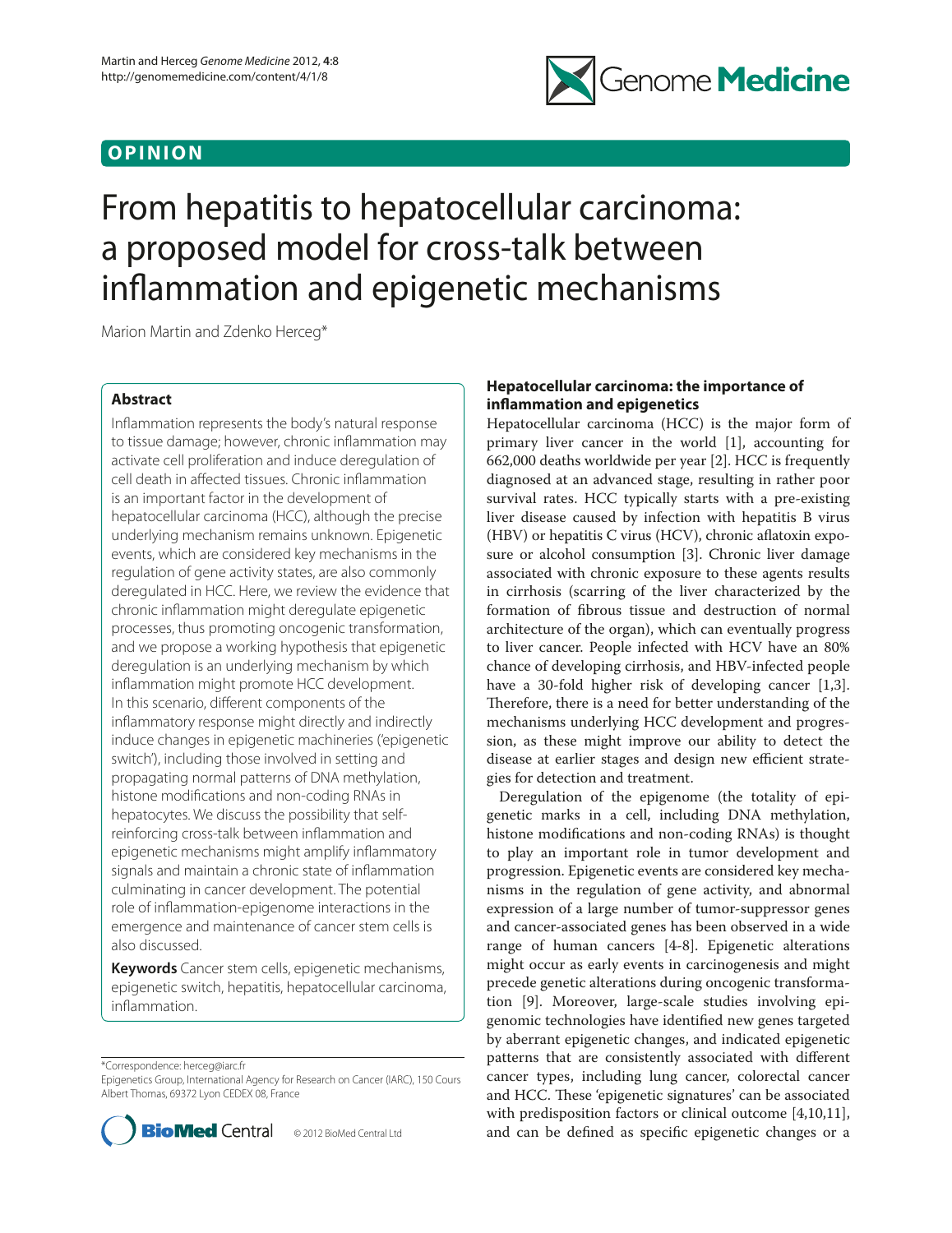combination thereof that are consistently associated with etiological or clinicopathological features of a tumor.

The inflammatory response is the tissue's natural response to damage. The primary functions of the inflammatory process are to defend the organism against harmful agents and products, remove damaged cells and facilitate the renewal of damaged tissues. However, chronic inflammation might activate cell proliferation and deregulation of cell death in affected tissues [12,13]. Inflammation is an important factor in HCC development, and chronic hepatitis might promote hepatocarcinogenesis through induction of cirrhosis, although inflammation-mediated HCC tumors might also develop in the absence of cirrhotic lesions. Because deregulation of epigenetic mechanisms is one of the hallmarks of cancer, including HCC, it is possible that inflammation might act through epigenetic mechanisms to promote liver cancer. Several comprehensive reviews on the role of either epigenetic deregulation [11] or inflammation [14] individually in liver cancer have been published. Here, we focus on the potential role of epigenetic mechanisms in inflammation-mediated processes during hepatocarcinogenesis and discuss how a cross-talk between inflammation and the epigenome can be exploited in the development of novel and efficient strategies for the treatment and prevention of liver cancer.

## **Deregulation of the inflammatory response during hepatocarcinogenesis**

HCC is one of the well-known examples of inflammationrelated cancer that slowly develops on a background of chronic inflammation. The molecular links that connect inflammation and liver tumors are not fully known; however, recent studies are beginning to unravel the underlying mechanisms. In this section, we will discuss the development of chronic inflammation in response to liver damage and viral infection, and then describe the role of cytokine secretion during HCC development. Finally, activation of nuclear factor (NF)-κB and STAT3 (signal transducers and activators of transcription 3) pathways and their consequences for hepatocarcinogenesis will be discussed.

## **Development of chronic inflammation in response to liver damage and viral infection**

One of the main functions of the liver is to detoxify the organism. Consequently, hepatocytes are constantly subjected to diverse infectious or toxic agents that can generate liver damage and initiate an inflammatory response [15]. The purpose of local inflammation is to clear the damage by activating apoptosis of affected hepatocytes, and to promote repair of the tissue by activating cell proliferation [12]. Under normal conditions, when damage is limited and can be rapidly repaired, the inflammatory state is transient. However, if the tissue damage is severe or if the inflammatory stimulus persists, the inflammatory process is maintained and may progress to chronic inflammation with continuous proliferation of hepatocytes (see below). The cellular pathways that are activated during a prolonged inflammatory response may trigger a wide range of potentially harmful processes, such as induction of DNA damage through reactive oxygen species (ROS) accumulation [16]. Therefore, hepatocytes harboring extensive DNA damage and undergoing prolonged proliferation during chronic inflammation may result in the acquisition of mutations and growth advantages, thus promoting initiation and progression of hepatocellular carcinoma [17].

This scenario is more likely to be associated with excessive alcohol consumption or fat accumulation, or occur during infection with HBV or HCV. HBV or HCV infection can lead to cirrhosis and further development of HCC when the immune system fails to efficiently clear the virus from the liver, resulting in a chronic form of the disease [18-20]. During an infection, hepatitis virus antigens activate immune cells that trigger apoptosis of infected hepatocytes, thus inducing compensatory proliferation [21]. Chronic infection may also lead to the development of HCC through induction of mutations and chromosomal instability [22]. These genetic changes can occur during prolonged cell proliferation and, in the case of HBV infection, can be induced by integration of the viral DNA into human chromosomal DNA [18,20,23,24]. HBV and HCV can also directly initiate cell transformation through the actions of viral proteins that interfere with cellular pathways controlling cell survival, cell proliferation and apoptosis [25]. For example, the HBV protein encoded by the *HBX* gene is able to directly influence the transcription of genes involved in several signaling pathways, including c*-JUN*, c*-FOS*, c*-MYC*, *AP-1*  and *P53* [19,26]. In HCV, the core protein (the viral gene product synthesized in the early phase of HCV infection) is known, among others, to inhibit apoptosis through activation of c*-MYC* and inhibition of the *P53* gene [27,28]. Therefore, chronic inflammation in the liver associated with viral infection may contribute to hepatocarcinogenesis through the deregulation of important cellular pathways.

#### **Cytokine secretion and HCC development**

During chronic inflammation of the liver, hepatocyte proliferation is activated by local and infiltrated immune cells through paracrine signals involving cytokines [29,30] (Table 1). Among a wide range of cytokines involved in liver inflammation, TNFα, interleukins (IL6, IL1α, IL1βα and IL10), and TGFβ (transforming growth factor beta) are thought to play major roles [31]. Several large-scale studies investigating serum levels of cytokines revealed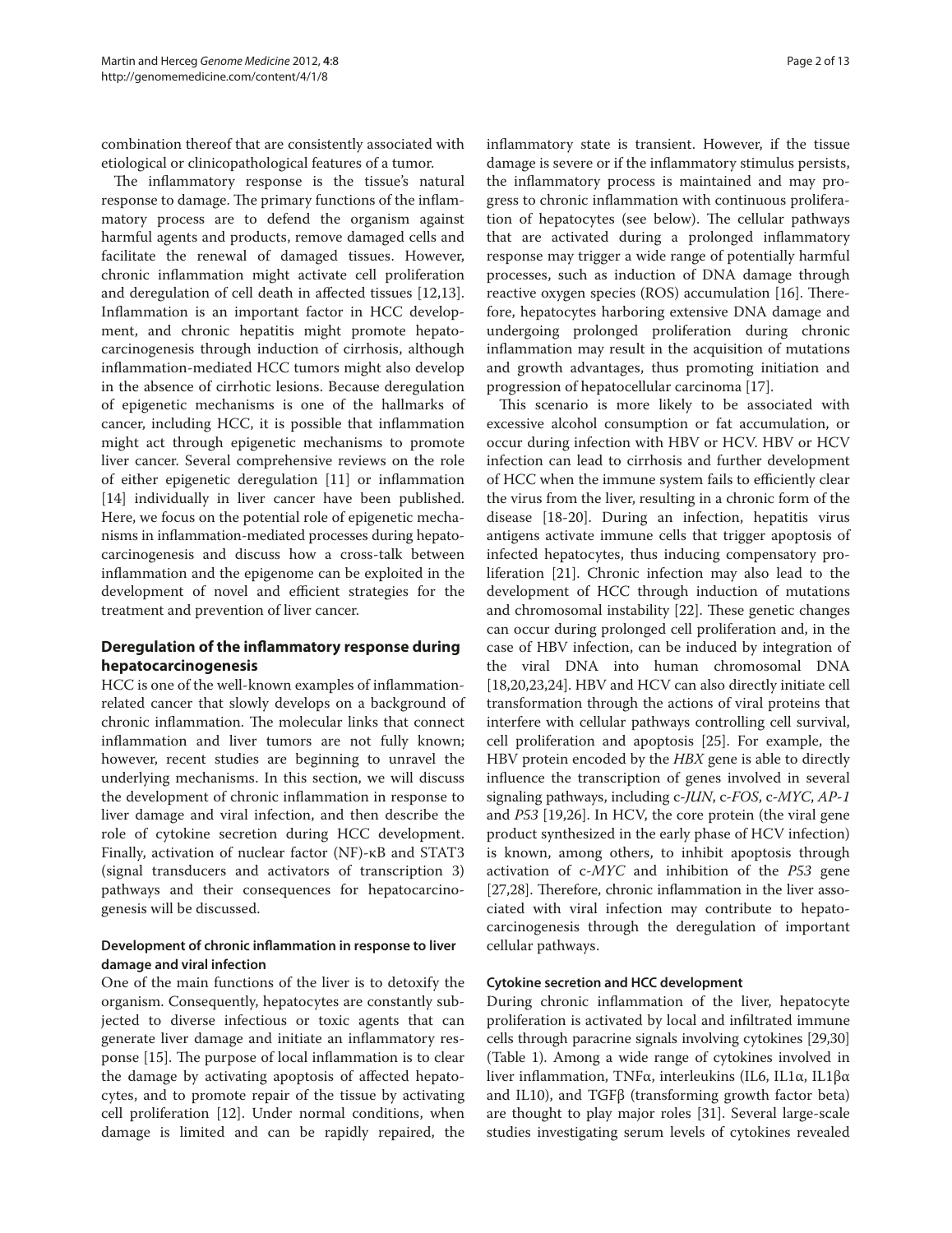| Cytokine    | Upregulated or downregulated | Sample/material studied                           | References               |
|-------------|------------------------------|---------------------------------------------------|--------------------------|
| TNFa        | Up and down                  | Cirrhotic tissue, HCC patient serum, solid tumors | [31,33,38,41,42]         |
| IL6         | Up and down                  | Cirrhotic tissue, hepatitis C, HCC patient serum  | $[31-34,40,41,43,137]$   |
| L1a         | Up                           | HCC patient serum                                 | [31, 33]                 |
| IL1B        | Up                           | Cirrhotic tissue, HCC patient serum, solid tumors | [31, 33, 38, 42]         |
| $TGF\beta$  | Up and down                  | Urine, HCC patient serum                          | [31, 36]                 |
| <b>IL10</b> | Up                           | Cirrhotic tissue, hepatitis B, HCC patient serum  | [31, 32, 35, 37, 39, 60] |

**Table 1. Detected changes in selected cytokines in hepatocellular carcinoma and liver inflammation**

HCC, hepatocellular carcinoma; IL, interleukin; TGF, transforming growth factor; TNF, tumor necrosis factor.

higher levels of IL1β, IL6, TNFα, TGFβ and IL10 in individuals with hepatitis in comparison with healthy controls [32-40]. Curiously, serum levels of IL6 and TNFα have been found to be lower in patients with HCC [41], whereas in solid tumors TNF $\alpha$  and IL1 $\beta$  levels are higher in normal tissue than in tumor cells [42]. These studies have provided inconsistent results; therefore, the precise impact of cytokine deregulation associated with chronic inflammation in liver cancer development remains unclear. Nevertheless, changes in cytokine expression are detectable in pre-cancerous stages such as chronic hepatitis and cirrhosis. Comparison between different forms of liver inflammation has revealed higher levels of IL6, TNFα, IL1β and IL10 in patients that have developed cirrhosis compared with those infected with HBV or HCV in the absence of cirrhosis [37,38,43]. Hence, cytokine expression is positively correlated with disease progression, suggesting that the deregulation of cytokine expression may be an early event in hepatocarcinogenesis that could actively participate in cancer development.

## **NF-κB and STAT3 pathway activation and their consequences for hepatocarcinogenesis**

Cellular pathways activated by cytokines are involved in cell growth, cell survival, cell proliferation and apoptosis. Here we discuss the importance of the NF-κB and janus kinase (JAK)/STAT3 pathways in key biological functions that are deregulated in HCC [15,44,45].

NF-κB belongs to the REL transcription factor family and exists as a homodimer or heterodimer. In the absence of stimuli, the dimers remain inactive in the cytoplasm [46]. In liver cells, binding of TNF $\alpha$  or IL1 $\alpha$  to the cellular membrane leads to the activation of NF-κB, which can enter the nucleus and initiate transcription of several inflammatory target genes [46]. Even though NF-κB activation has been demonstrated in several solid tumors [47], few studies have investigated NF-κB status in HCC. In a small study involving 15 primary tumors, activation of NF-κB was detected in 87% of peritumoral tissues and in 80% of tumor tissues compared with healthy controls [48]. More recently, investigation of a larger cohort indicated activation of NF-κB in 25% of the tumor samples [49].

In contrast to studies using human cancer samples, there are many studies that have aimed to understand the role of NF-κB in hepatocarcinogenesis using *in vivo* rodent models of inflammation-induced HCC. These studies have revealed a dual function of NF-κB. First, as an anti-tumorigenic agent in hepatocytes, NF-κB may protect the liver by preventing excessive cell death and thus limiting the compensatory proliferation [49,50]. Second, there may be a pro-tumorigenic function whereby NF-κB activation may support tumor growth by increasing transformed hepatocyte proliferation [51,52]. Hence, the precise function of NF-κB activation during HCC initiation and development remains to be defined.

The JAK/STAT3 pathway may be activated through interaction of the cytokine IL6 with its receptor. IL6 binding activates the phosphorylation of a JAK (mostly JAK2), which in turn will phosphorylate STAT3 on amino acid Y705 [53]. Activated STAT3 forms homodimers and is translocated into the nucleus where it enhances the transcription of several genes belonging mainly to cell survival pathways. Other studies have observed that STAT3 is constitutively activated in a majority of HCC cases (60% or more of the samples analyzed) [54,55]. Additionally, mechanistic studies *in vivo* revealed that STAT3 activation cannot be a consequence of HCC but may actively participate in the progression from hepatitis to an advanced cancer stage. In a mouse model of inflammation induced by specific dietary regimes, HCC incidence is correlated with STAT3 activation [56], and in mice developing a liver inflammatory microenvironment, HCC occurrence is reduced by STAT3 inhibition [49]. These results hint at a pro-tumorigenic role of the JAK/ STAT3 pathway in HCC growth, and also in HCC initiation and development.

## **Deregulation of epigenetic mechanisms during hepatocarcinogenesis**

In cancer cells, the key cellular processes such as cell survival, cell growth, cell proliferation and apoptosis are deregulated by aberrant gene expression. Alterations in gene expression can be caused by epigenetic deregulation as well as genetic changes (that is, mutations) [7,57].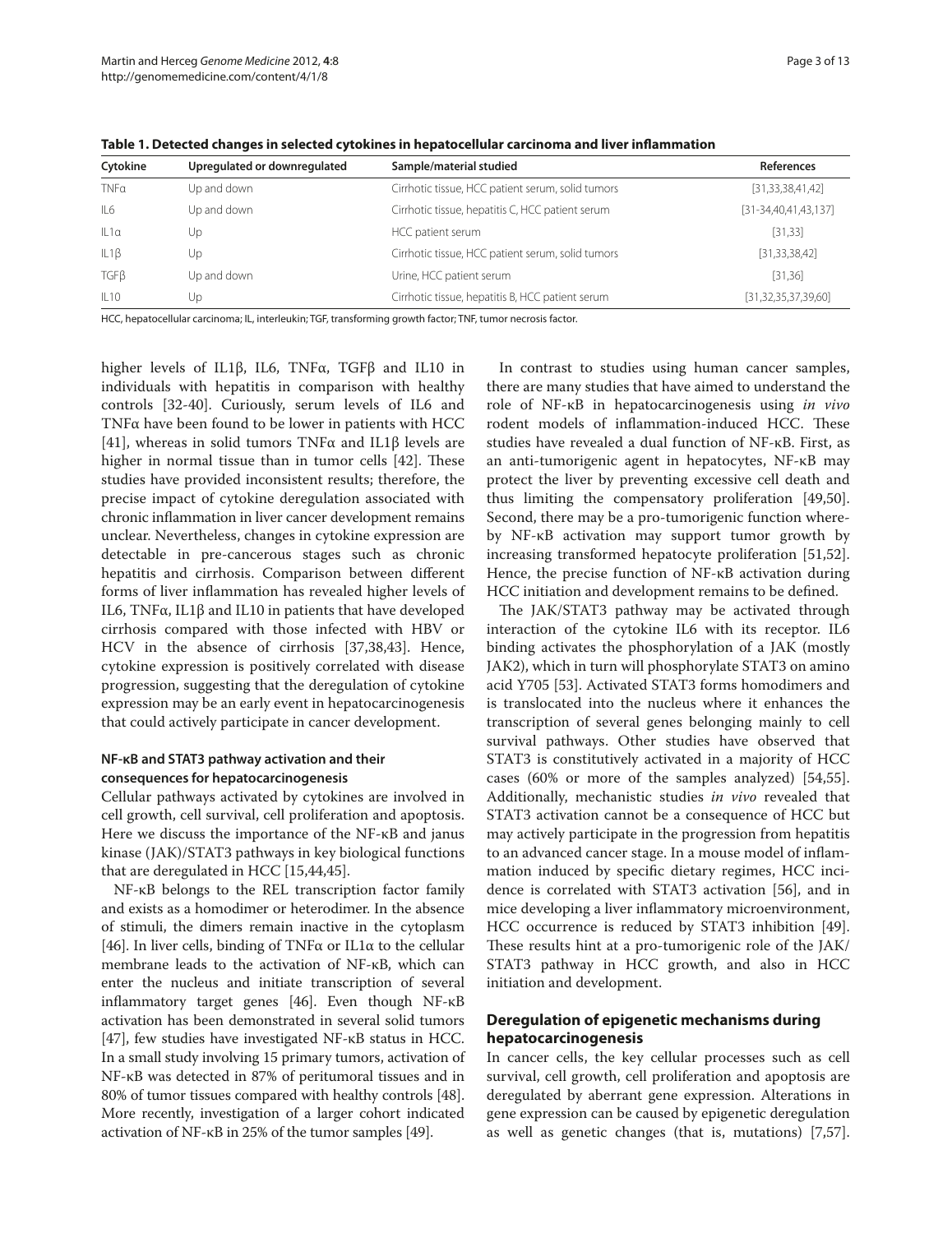Epigenetic mechanisms, such as DNA methylation, histone modifications and non-coding RNAs are key regulators of gene activity states; therefore, epigenetic disruptions can affect transcription of the genes that establish and maintain cell identity and proliferation capacity. A number of studies have suggested that epigenetic mechanisms are altered in HCC and may play key roles in hepatocarcinogenesis [11] (Table 2).

#### **DNA methylation changes in HCC**

DNA methylation is a chemical modification of DNA, involving the addition of a methyl group (-CH3) to a nucleotide. In humans, methylation usually occurs at the fifth carbon atom in the nucleotide base cytosine (5-methylcytosine). DNA methylation has been primarily studied in the context of gene transcription and aberrant gene silencing, although it has also been implicated in the silencing of transposable elements [58]. DNA methylation impacts the level of compaction of chromatin, and this affects the interaction between DNA and transcription factors, and consequently influences DNA expression. Global genome hypomethylation is a common phenomenon found in many solid tumors, including HCC [59]. The comparison of global methylation levels in HCC tumors and matched non-tumorigenic liver tissues revealed a significant reduction in total 5-methylcytosine content in tumors [60]. Compared with the surrounding cirrhotic or non-neoplastic tissues, lower levels of methylation at repetitive elements *LINE-1*, *ALU* and *SAT-2* have been observed in liver tumors [61].

Global hypomethylation can contribute to carcinogenesis in two ways. First, in normal liver tissue, as in other healthy tissues, methylation of repetitive elements may contribute to genome integrity by silencing their transcription, thus preventing the activity of potentially harmful mobile genetic elements. DNA hypomethylation could thus explain the chromosome structural alterations and genetic mutations observed in HCC. This hypothesis is corroborated by a study showing that an excess of copies of the heterochromatin sequence 1q12 is correlated with global loss of methylcytosine [62]. Therefore, DNA hypomethylation may alter the interaction between the CpGrich satellite DNA and chromatin proteins, resulting in heterochromatin decondensation and breakage. Second, global hypomethylation can result in oncogene activation. This notion is supported by oncogene promoter demethylation found during HCC progression [59,63].

In parallel to these genome-wide alterations, regional hypermethylation has been detected in CpG islands of tumor suppressor genes (TSGs) [59,63-65]. These hypermethylated CpG islands result most often in gene silencing. The targeted genes are involved in cell proliferation inhibition (*p16INK4A*, *p21*, *p27*, *RASSF1A*, *SOCS1-3*, *RIZ1*), apoptosis (*CASP8*, *XAF-1*, *ASPP1*, *ASPP2*), cell adhesion and migration (*E-Cadherin*, *TFPI-2*), and DNA repair (*GSTP1*), and their silencing can promote cell transformation. TSGs and other cancer-associated genes (such as *RASSF1A*, *DOK1* and *CHRNA3*) have been found to be hypermethylated in a high percentage of human samples of HCC [63,66]. Importantly, precancerous lesions in liver, such as fibrosis and cirrhosis, have also been found to exhibit aberrant hypermethylation in TSGs [11]. These observations suggest that TSG hypermethylation may represent a tumor-initiating event in HCC progression. Together, changes in methylation states (both hypermethylation and hypomethylation) appear to play a critical role in liver tumor development, similar to other cancers such as colorectal cancer and Beckwith-Wiedermann syndrome [67].

#### **Histone modifications in hepatocellular carcinoma**

Chemical modifications on histones (mainly acetylation and methylation on histones H3 or H4) are involved in gene expression through their role in the recruitment of inhibitors or enhancers of transcription. These modifications occur essentially in gene promoters to stimulate or inhibit gene expression.

In a methyl-deficient rodent model of hepatocarcinogenesis, in which hepatocarcinogenesis can be followed from preneoplastic nodules [68], it has been found that levels of H3K9 and H4K20 trimethylation (histone marks associated with repressive and activating transcriptional states, respectively) change during cancer development. In accordance with these changes, upregulation and downregulation of Suv39h1 and Suv4-20h2, the enzymes responsible for H3K9 and H4K20 methylation, have been observed.

Progressive changes in histone mark patterns (mediated by activation or inactivation of specific histone-modifying complexes) have also been observed in a model of cell reprogramming. Fusion of mouse HCC cells with embryonic stem cells results in the loss of HCC cellular phenotype and reactivation of the tumor suppressor gene *p16INK4A*. Induced differentiation of these reprogrammed cells restores the original HCC phenotype in association with progressive silencing of *p16INK4A* [69]. During differentiation, the *p16INK4A* promoter is promptly 'invaded' by H3K27 trimethylation, accompanied by H3K9 dimethylation at later stages. Finally, histone H3 and H4 deacetylation (commonly associated with inhibition of transcription) are involved in several gene expression alterations in HCC [70,71], and mechanistic studies have revealed that histone deacetylation could also act in association with DNA methylation to induce gene silencing [64,65]. Despite the lack of largescale studies with human samples, these results suggest that histone modifications may play an important role in hepatocarcinogenesis.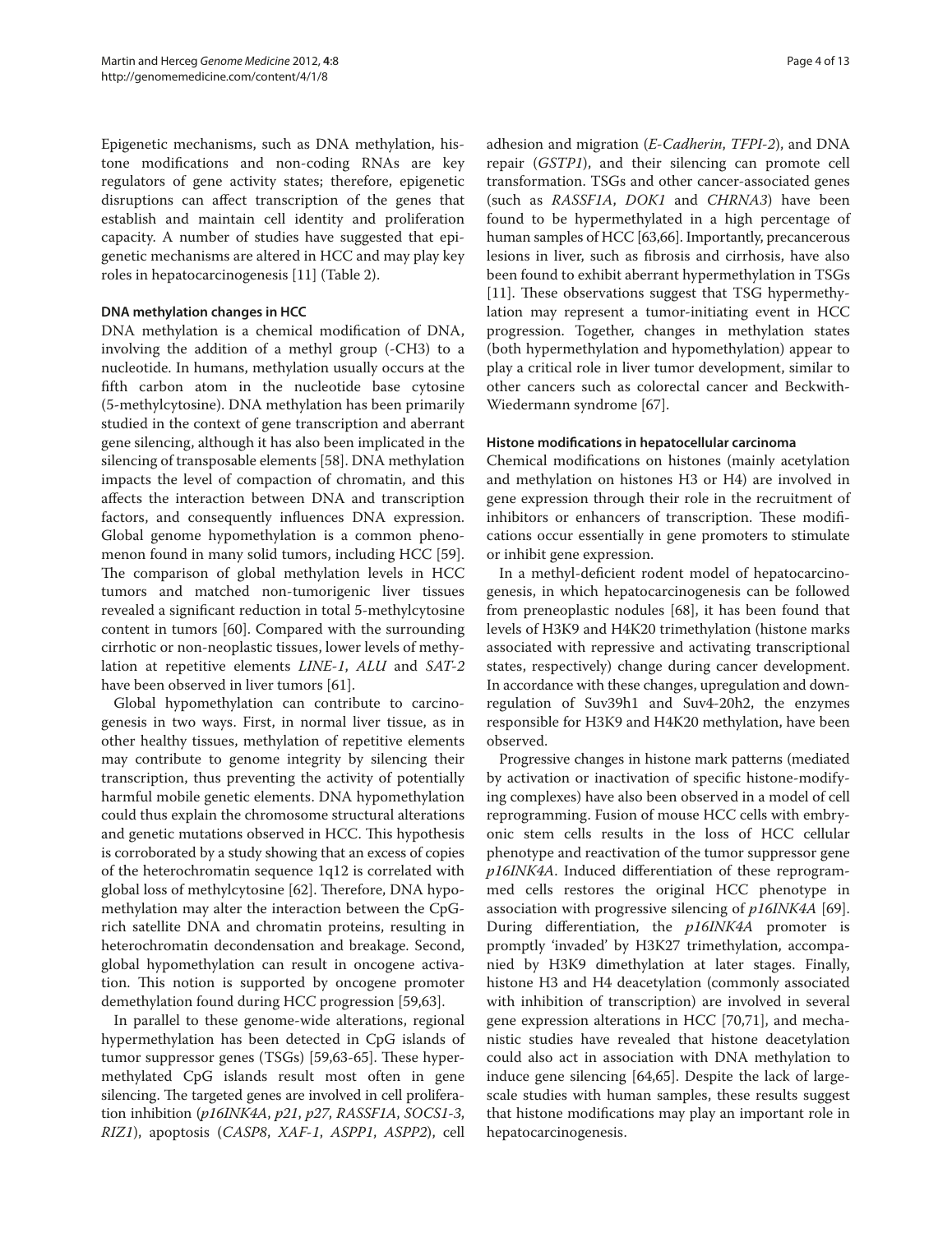|                                          | Upregulation or downregulation | Sample/material studied                     | Reference(s)              |
|------------------------------------------|--------------------------------|---------------------------------------------|---------------------------|
| DNA methylation                          |                                |                                             |                           |
| Genome-wide                              | Down                           | Tumors                                      | [60, 62]                  |
| Repetitive elements (LINE-1, SAT-2, ALU) | Down                           | Tumors                                      | [61]                      |
| p16INK4A (TSG)                           | Up                             | Cirrhotic tissue, blood, serum, tumors      | [59, 63, 86]              |
| RASSF1A (TSG)                            | Up                             | Cell lines, cirrhotic tissue, serum, tumors | [59, 63, 86]              |
| SOCS1 (TSG)                              | Up                             | Cell lines, tumors                          | [55, 59, 63, 102]         |
| E-Cadherin (TSG)                         | Up                             | Cirrhotic tissue, tumors                    | [63, 86]                  |
| GSTP1 (TSG)                              | Up                             | Serum, tumors                               | [59, 63, 86]              |
| Histone mark                             |                                |                                             |                           |
| H3K9 dimethylation                       | Up                             | Cell lines                                  | $[69]$                    |
| H3K9 trimethylation                      | Up                             | Rodent models                               | [68]                      |
| H3K27 trimethylation                     | Up                             | Cell lines                                  | $[69]$                    |
| H4K20 trimethylation                     | Down                           | Rodent models                               | [68]                      |
| H3 global acetylation                    | Down and up                    | Cell lines                                  | $[70]$                    |
| H4 global acetylation                    | Down and up                    | Cell lines                                  | $[70]$                    |
| microRNA                                 |                                |                                             |                           |
| $miR-1$                                  | Down                           | Cell lines, tumors                          | [73, 77]                  |
| $miR-18$                                 | Up                             | Tumors                                      | [72, 75, 138]             |
| $miR-21$                                 | Up                             | Cell lines, tumors                          | $[72 - 74, 138]$          |
| miR-122                                  | Down                           | Tumors                                      | [73, 77, 81, 138]         |
| miR-199                                  | Down                           | Tumors                                      | $[73 - 76, 138]$          |
| miR-221                                  | Up                             | Cell lines, tumors                          | [73, 74, 77, 79, 81, 138] |
| miR-222                                  | Up                             | Cell lines, tumors                          | [77, 79]                  |
| miR-224                                  | Up                             | Tumors                                      | [75, 78, 138]             |

TSG, tumor suppressor gene.

#### **MicroRNAs and hepatocellular carcinoma**

MicroRNAs are a class of small non-coding RNAs (22 to 25 nucleotides) that repress gene expression by inhibiting the translation of messenger RNAs. MicroRNAs are considered to participate actively in HCC development, and this is supported by several studies in which significant changes in microRNA expression have been observed by comparing HCC tumors with non-cancerous tissues. For example, upregulation of microRNA-18 (miR-18), miR-21, miR-221, miR-222 and miR-224, and downregulation of miR-122, miR-125, miR-130a, miR-150, miR-199 and miR-200 and the let-7 family have been reported in HCC [72-78]. To understand the consequences of micro-RNA deregulation in hepatocarcinogenesis, several studies aimed to identify and validate target genes of these microRNAs. So far, microRNA alterations identified in liver tumors have mainly been associated with genes involved in cell cycle regulation and cell proliferation. For example, cyclin-dependent inhibitors p27 and p57 and Bcell lymphoma 2 (Bcl-2)-modifying factor are targets of miR-221/222, which are upregulated in HCC [79-81].

miR-1-1 is downregulated in HCC tumors compared with non-cancerous adjacent tissues, and its ectopic expression in HCC cell lines induced cell cycle inhibition and cell death [82]. Finally, miR-122 downregulation in HCC increases production of cyclin G1 [83], and overexpression of miR-22 in HCC cell lines results in increased cell proliferation and higher *de novo* tumor development in immune-compromised athymic or nude mice [84]. Taken together, these results are consistent with the critical role of microRNAs in the regulation of cell proliferation and apoptosis in hepatocytes, and highlight the importance of microRNA alterations in cellular transformation during hepatocarcinogenesis.

#### **Epigenetic alterations and HCC etiology**

Although the evidence for deregulation of epigenetic mechanisms during hepatocarcinogenesis has steadily accumulated over the past decade, their origins remain unclear. As many of these changes have been observed in early stages of carcinogenesis and even in precancerous stages [63,85], it has been proposed that some of these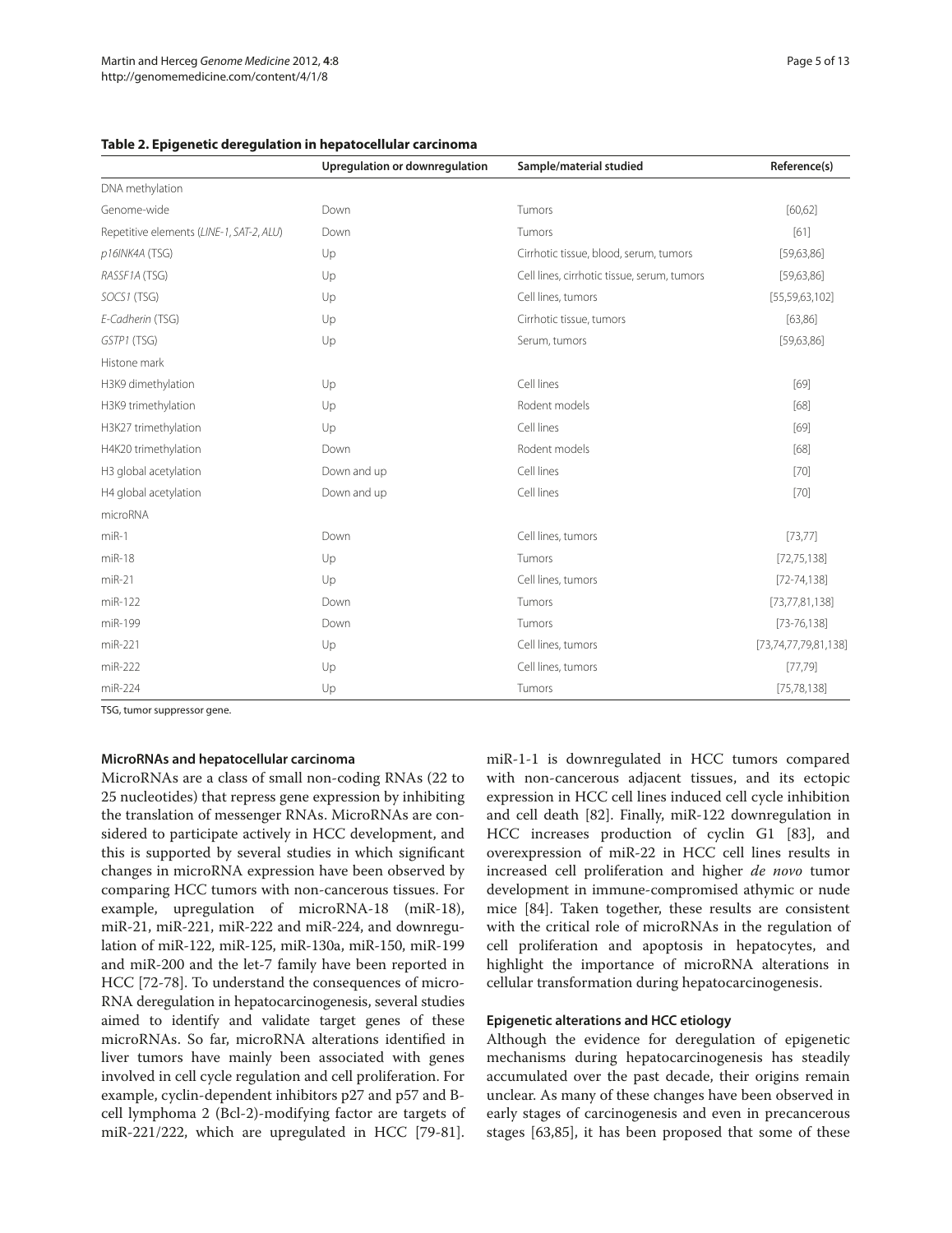alterations may be directly induced by exposure to specific risk factors, including HBV and HCV infection, alcohol intake and aflatoxin B1, and their presence may drive the process of hepatocarcinogenesis. For example, methylation in *p16INK4A*, *GSPT1* and *RASSF1A* genes in HCC tumors has been significantly correlated with viral infection [86]. Comparison of methylation profiles between tumor samples associated with HBV infection, HCV infection and alcohol consumption has revealed a specific set of hypermethylated CpG islands for each group [87]. Our recent study also showed a significant association between the methylation pattern in HCC tumors and major risk factors, including HBV infection and alcohol intake [66]. Further studies are needed to test whether major risk factors induce a distinct set of early epigenetic events and whether these changes promote HCC development.

In addition to the well-established risk factors, nutrition deficiency could provide a favorable condition for HCC development. In a rat model of methyl-deficient or lipotrope-deficient diet-induced HCC, global hypomethylation has been found to be associated with tumor development [68]. Similarly, mouse models for alcoholic liver disease and non-alcoholic fat liver disease have provided evidence for microRNA deregulation in the diseased liver [88]. Furthermore, chronic alcohol consumption is also known to cause epigenetic alterations [89]: liver tissue from rats fed with alcohol presented a 40% loss of methylation, and chronic alcohol consumption caused global hypomethylation [90]. Finally, alcohol intake can also influence histone modifications, notably an increase in histone H3 acetylation [91]. In conclusion, viral infection or alcohol consumption seem to induce some specific epigenetic alterations, but the picture is far from being complete. Thus, the exact mechanism by which known risk factors trigger epigenetic changes and the precise gene targets remain to be elucidated.

## **Cross-talk between epigenetic mechanisms and inflammatory pathways**

The link between inflammatory pathways and epigenetic mechanisms has been revealed by many recent studies using different model systems. There is growing evidence for a direct mechanistic relationship between the changes induced by inflammation and epigenetic deregulation during tumor development and progression [92,93]. We propose a working hypothesis that epigenome deregulation is an underlying mechanism by which inflammation may promote tumor development. In this scenario, different components of the inflammatory response may induce changes in epigenetic machinery or a so-called epigenetic switch that resets the long-term cellular memory system, a system that normally ensures the stable maintenance of transcriptional patterns and cell phenotype.

## **Cross-talk between epigenetic mechanisms and inflammatory pathways in HCC**

As discussed earlier, inflammatory processes and epigenetic deregulation are early events in hepatocarcinogenesis. However, it remains unclear whether inflammation and a deregulated epigenome act concomitantly to initiate HCC or if there is a hierarchy and interdependence between them during cancer development and progression. Although cancer is traditionally considered a genetic disease caused by the accumulation of mutations, recent evidence suggests that epigenetic changes may play an important role in cancer development and could also act as precursor events that precede and promote genetic changes [94,95]. Here, we put forward the hypothesis that epigenetic deregulation may be an underlying mechanism by which inflammation promotes HCC development, as shown in Figure 1. In this scenario, different components of the inflammatory response may directly or indirectly induce changes in epigenetic machineries, including those involved in setting and propagating normal patterns of DNA methylation, histone modifications and non-coding RNAs in hepatocytes. Deregulated epigenetic states may contribute to a persistent inflammatory response through altered gene expression states and a positive feedback loop to exacerbate a chronic state of inflammation. In parallel, the deregulated epigenome maintains altered long-term memory systems that promote proliferation and oncogenic transformation (Figure 1). This interdependent and self-reinforcing cross-talk between inflammation and the epigenome maintains and amplifies inflammatory signals resulting in a series of events culminating in the development of liver cancer.

Several recent mechanistic and functional studies have provided support for our model by demonstrating interconnections between inflammatory pathways and epigenetic modifications. For example, chronic inflammation increases the level of ROS in the cytoplasm and high levels of ROS have been reported to induce the expression of *SNAIL* (the gene encoding a master regulator of the process of epithelial-mesenchymal transition), which can in turn recruit DNMTs (DNA-methyltransferases) and HDACs (histone deacetylases) to silence several specific genes [63,96]. *In vivo* alcohol intake or *in vitro* lipopolysaccharide treatment (an inflammatory stimulus) can induce H3K9/S10 phosphorylation at the promoter of cytokine genes [97,98] and these specific histone marks appear to be required for NF-κB recruitment to the gene promoter [99]. Furthermore, it was shown that NF-κB interacts with HDAC-1 [100] and that the capacity of HDAC-1 to inactivate specific genes requires the presence of p50, an NF-κB subunit [101]. In contrast, epigenetic mechanisms can also interfere with inflammation pathways, notably in the activation of the JAK/STAT3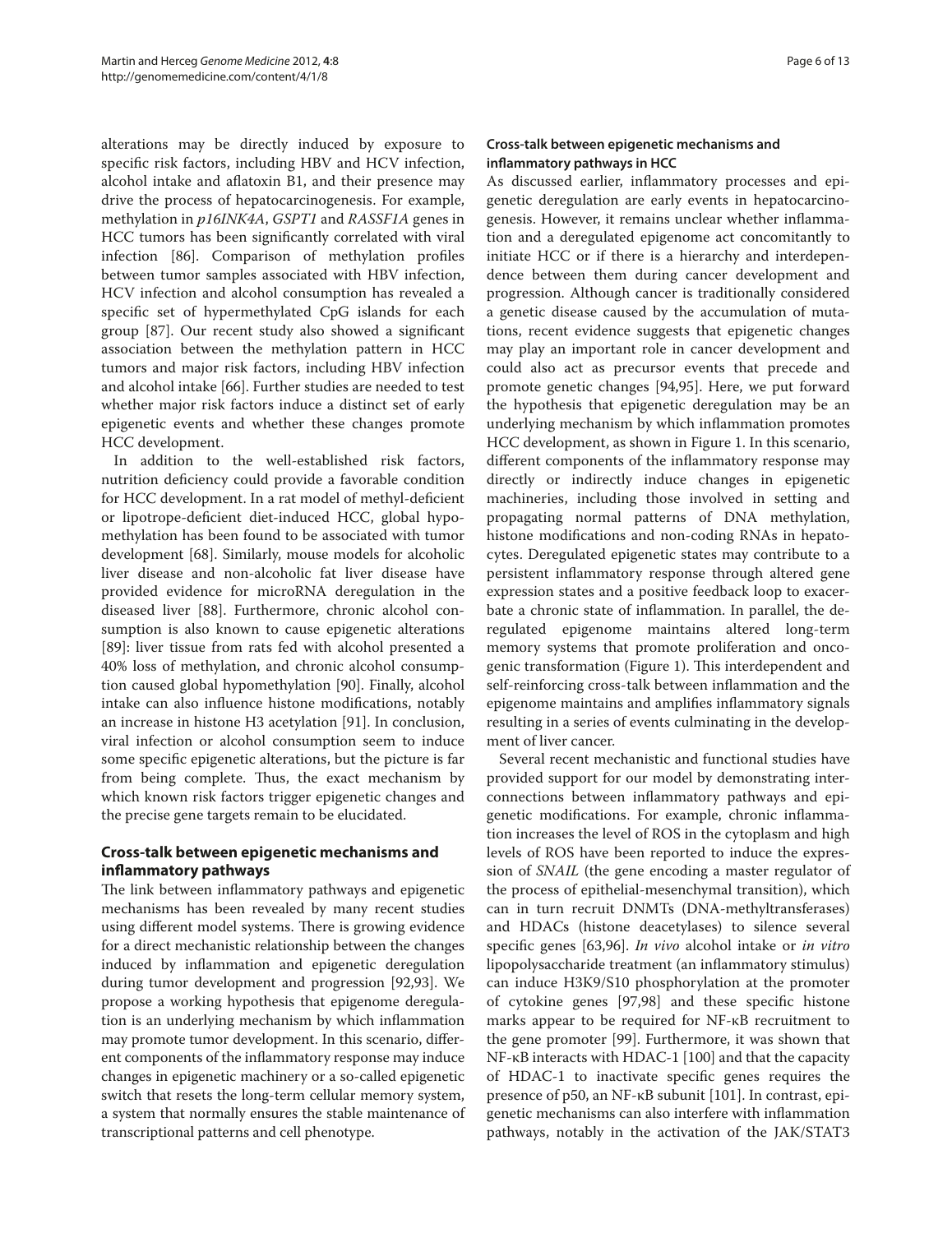

Figure 1. A hypothetical model depicting cross-talk between activation of inflammatory pathways and epigenome deregulation during liver tumor development. Different components of the inflammatory response (including transient and stable modifications such as activation of inflammatory pathways nuclear factor (NF)-κB and JAK/STAT) may induce changes in epigenetic machineries (including DNA methylation, histone modifications and non-coding RNAs), resulting in an 'epigenetic switch' that resets the long-term memory system in hepatocytes. The epigenetic switch in turn may contribute to a persistent inflammatory response through altered gene expression states and a positive feedback loop to exacerbate a chronic state of inflammation. In addition, the deregulated epigenome may maintain an altered transcriptional program that promotes proliferation and oncogenic transformation. This interdependent and self-reinforcing cross-talk between inflammation and the epigenome maintains and amplifies inflammatory signals, resulting in a series of events culminating in the development of liver cancer. The epigenetic switch may also be activated in hepatic or liver progenitor cells whose proliferation is stimulated during liver regeneration and repair. Therefore, an inflammatory microenvironment and an epigenetic switch in response to different environmental factors can directly promote activation of liver progenitor cells and their oncogenic transformation. DNMT, DNA methyl transferase.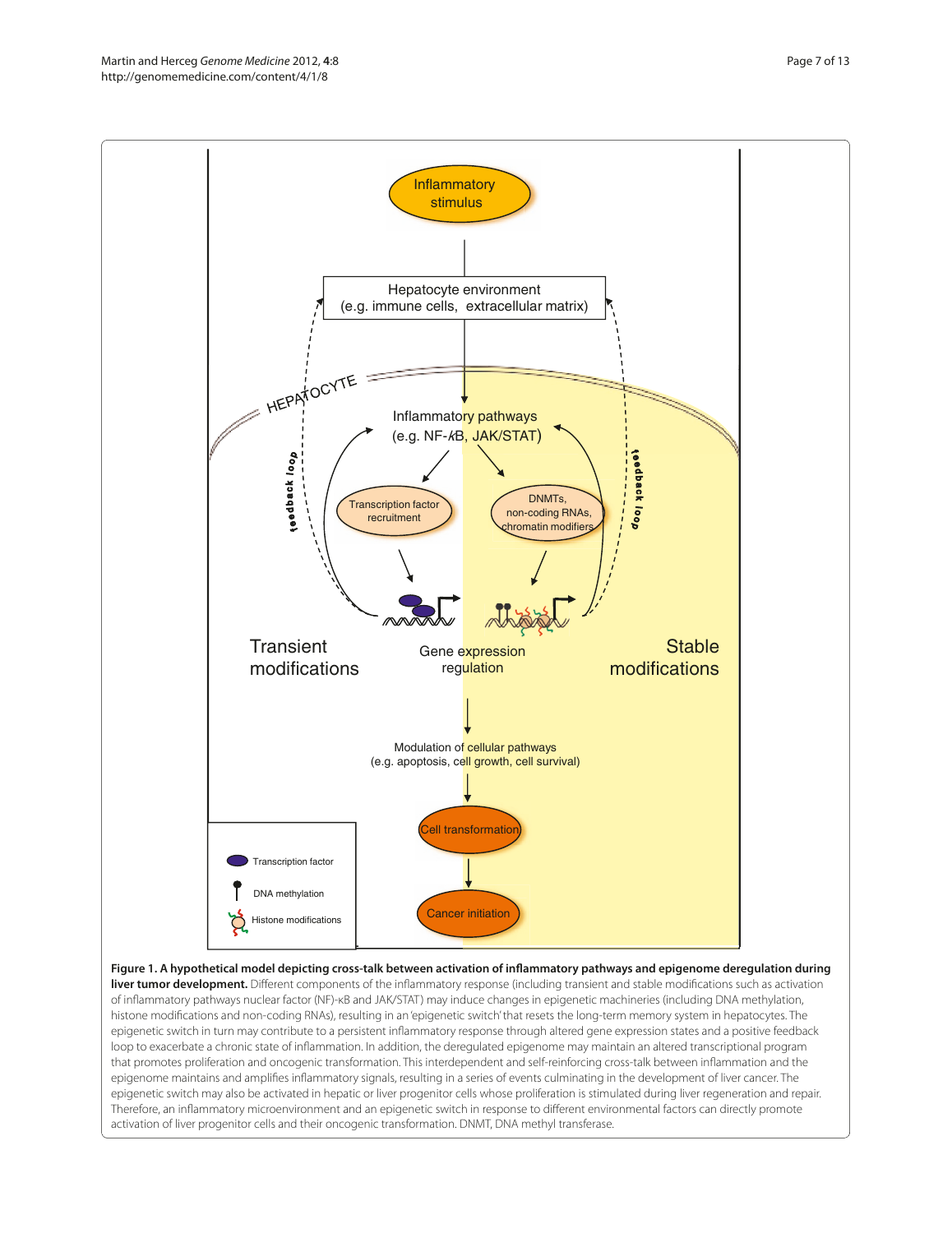pathway. Analysis of HCC tumors revealed that aberrant silencing of JAK/STAT inhibitor genes *SOCS-1* and *SOCS-3* by DNA methylation results in constitutive activation of the pathway [55,102]. In addition, the binding of activated STAT3 to its target gene promoter seems to be dependent on histone acetylation status [71]. All these examples support the hypothesis that inflammation and epigenetic mechanisms are not separate but interdependent events whose cross-talk may deregulate a wide range of processes resulting in the development of HCC.

### **Cross-talk between epigenetic mechanisms and inflammatory pathways in liver stem/progenitor cells and liver cancer stem cells**

Research on the process of liver cancer initiation has also focused on cells that might act as the precursors of liver cancer. The observation that HCC cells present specific markers that are common to stem cells and that progression of liver cancer is associated with dedifferentiation (a process by which a specialized, differentiated cell regresses to a simpler, more embryonic, unspecialized form) led to the 'maturation arrest hypothesis', which predicts that liver cancer may arise from stem cells that failed to complete their differentiation [103-107]. Hepatic or liver progenitor cells (LPCs) are adult stem cells that can differentiate into either hepatocytes or cholangiocytes [108,109]. Stem cells are activated when the replication of mature hepatocytes is blocked, in order to take over liver regeneration and repair [110-112]. Several studies have provided evidence to support the hypothesis of an LPC origin for liver cancer [109,113-115]. As exposure to different environmental factors can activate inflammation in liver cells, one current model proposes that the inflammatory microenvironment directly promotes LPC activation and transformation. More specifically, IL6, TNFα, IFNγ and TWEAK (TNF-like weak inducer of apoptosis), a member of the TNF family, increased the numbers of rodent LPCs *in vitro* and *in vivo* [116-118]. Moreover, increasing proliferation of LPC by cytokines is not just a side-effect of inflammationinduced cell proliferation, since the proliferative effects of IFNγ and TWEAK on LPCs have been shown to be specific to LPCs (when compared with hepatocytes).

Some cytokines and inflammatory pathways have even presented negative effects on LPC proliferation: for example, both IFNα and TGFβ reduce or block the proliferation of LPCs [119-121]. Deregulation of LPCs during carcinogenesis is likely to be associated with profound and heritable changes in cell fate programming. For these reasons, it has also been proposed that liver cancer may be initiated through the sustained epigenetic reprogramming of LPCs. The stemness/differentiation balance can be regulated by DNA methylation and bivalent marks (a combination of permissive and repressive histone marks) [95], and proteins responsible for the deposition of these marks are DNMTs and PcG proteins (Polycomb-group proteins), respectively. Therefore, inflammation may contribute to the transformation of LPCs by triggering epigenetic modifications. For example, cytokines such as IL6 or TGFβ have been shown to influence expression of DNMTs [122-124]. In addition, production of PcG proteins appears to be sensitive to cytokines: in the majority of human HCC samples, activation of JNK1 (a kinase that can be activated by cytokines) correlated with the increase of EZH2 PcG proteins [125]. *In vitro* studies of muscle stem cells confirmed the link between cytokines and PcG production by demonstrating that TNFα promotes the formation of Polycomb repressive complex [126]. In this manner, inflammation can directly affect LPC activation and differentiation by modifying the epigenetic memory system of these cells.

Finally, inflammation and epigenetic interactions can contribute to tumor development and progression by maintaining and expanding 'cancer stem cells' (CSCs). CSCs are defined as a discrete tumor population characterized by two defining properties: self-renewal and the capacity to reconstitute tumor heterogeneity [127]. Recent studies suggest a possible role for inflammation in the activation and maintenance of liver cancer stem cells. In a large series of HCC samples, the hepatic stem-cell-like subtype presented upregulation of the TGFβ pathway [128]. In healthy liver, LPCs have been found to produce OCT4, NANOG, STAT3 (the wellknown core stemness genes) and TBRII (TGF β-receptor type II), although subsequent analysis of cells producing STAT3/OCT4 markers of stemness failed to identify TBRII production [115]. This observation raises the possibility that disruption of the TGFβ pathway may promote the emergence of CSCs and sustain HCC development and progression [129,130]. One explanation could be that TGFβ disruption impairs differentiation of LPCs after their activation, thus promoting their transformation into liver cancer stem cells [131]. This hypothesis is further supported by a recent observation that TGFβ downregulation in liver cancer stem cells enhanced the mitogen-activated protein kinase (MAPK) pathway and thereby conferred resistance to apoptosis [132]. Similarly, other inflammatory pathways, such as the IL6/ JAK/STAT pathway, have been demonstrated to be capable of sustaining cancer stem cells. In a mouse model exhibiting disrupted TGFβ signaling, spontaneous liver cancer development and activation of IL6 signaling were observed [115], whereas in cell lines, the modulation of JAK/STAT was able to promote differentiation and elimination of CSCs [133]. Therefore, CSC activation is flexible and reversible, supporting the possibility that inflammatory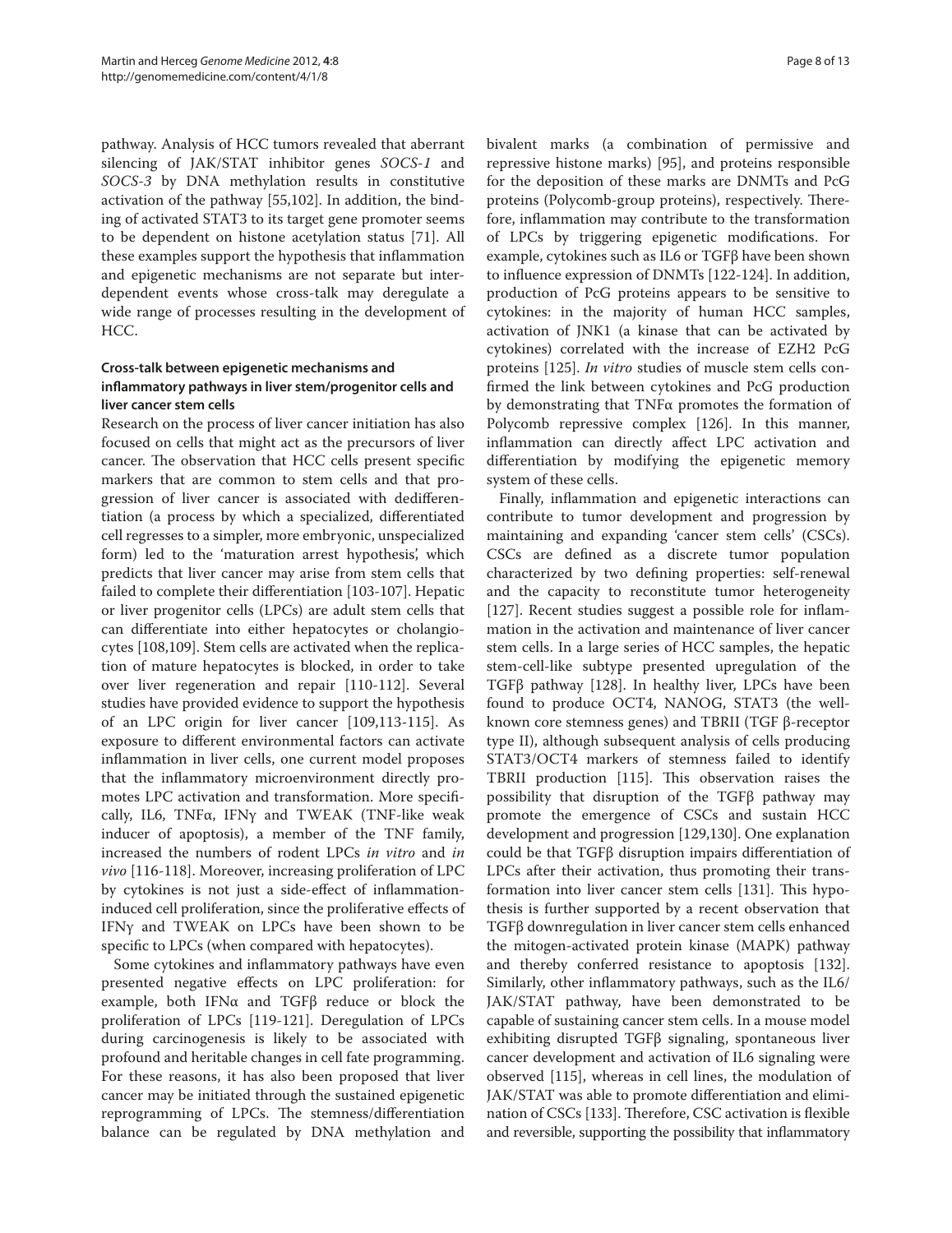pathways may impact on CSCs through epigenetic mechanisms. A report by You *et al*. [124] supports this hypothesis in the context of liver cancer by showing that TGFβ influences the expression of *CD133* (a liver cancer stem cell marker) via aberrant DNA methylation at the *CD133* promoter. In addition, it was shown that in breast cancer, microRNAs could directly influence CSC proliferation through modulation of the IL6/JAK/STAT pathway [134]. Taken together, accumulating evidence argues that inflammation may initiate the appearance and/or maintenance of cancer cells with stem cell features in liver and that epigenetic deregulation may be a key underlying mechanism.

Based on the evidence presented, we propose a model (Figure 1) in which various components of the inflammatory response (including activation of inflammatory pathways) induce changes in the epigenome (likely through deregulation of epigenetic machineries such as those mediating DNA methylation, histone modifications and non-coding RNAs). These changes represent an initiating event activating the 'epigenetic switch' that resets the long-term memory system in the target cells (hepatocytes). The epigenetic switch may be defined as stable and mitotically heritable changes in the epigenome that underlie transition in cell phenotype, and are maintained after the initial triggering events have ceased. This epigenetic switch may promote a persistent inflammatory state through both gene expression reprogramming and a feedback loop that amplifies inflammatory signals contributing to chronic inflammation. The deregulated epigenetic states may also maintain an altered transcriptional programme that promotes proliferation and oncogenic transformation. Thus, the self-reinforcing crosstalk between inflammation and the epigenome maintains and amplifies inflammatory signals, resulting in a series of events culminating in the development of HCC.

#### **Conclusions and further perspectives**

Abnormal secretions of cytokines are often observed in the presence of liver diseases and liver cancer. As a consequence, inflammatory pathways governing cell growth, cell cycle and cell survival are deregulated in hepatocytes. These pathways may enhance cytokine expression through positive feedback, thus creating a vicious circle that culminates in liver cancer. Evidence is accumulating to suggest that inflammation contributes to hepatocarcinogenesis through deregulation of the epigenome. Many studies have found a wide range of epigenetic alterations in HCC, consistent with the notion that aberrant DNA methylation, histone acetylation and expression of non-coding RNAs may be responsible for deregulated expression of numerous genes in transformed hepatocytes. Several lines of evidence suggest that inflammation and epigenetic deregulation are not independent events during hepatocarcinogenesis, but that they may cross-talk and cooperate directly or indirectly to induce cell transformation. In particular, studies on liver stem cells and their potential role in liver cancer strongly suggest that a cross-talk between inflammation and epigenetic mechanisms could be particularly relevant to the initiation of cancer stem cells and early stages of HCC development.

Epigenetic deregulation may provide the missing mechanistic link between inflammation and HCC development. Because the major treatment currently available for HBV and HCV infection is IFNα administration, which has relatively low efficacy [15,135,136], a link between inflammation and epigenetic mechanisms suggests potential new targets for therapeutic intervention. Intrinsic reversibility of epigenetic changes and the recent development of drugs targeting epigenetic deregulation in cancer cells may provide an opportunity for targeting inflammation-epigenome cross-talk in liver cancer. A combination of classical antiviral agents (for example, INF administration) and epigenetic drugs (such as DNMT inhibitors or HDAC inhibitors) may prove particularly efficient for counteracting the synergy between cytokines and epigenome changes.

Despite important progress made in the field, several important questions remain to be addressed before we fully understand the functional impact of the interaction between inflammation and epigenome deregulation in liver tissue and define the precise underlying mechanisms. For example, to what extent is epigenetic deregulation triggered by chronic inflammation? Although activation of inflammatory pathways and disrupted epigenetic states commonly co-exist in liver cancer, hierarchies and the precise order of events that establish and maintain their cross-talk are far from being elucidated. Can inflammatory cytokines trigger epigenetic changes directly or indirectly? Does epigenetic deregulation contribute to chronic inflammation in the infected liver, and if so do positive feedback loops that amplify inflammatory responses exist? Another important question regards the origin of liver cancer stem cells and the role of inflammation and epigenetic mechanisms in their initiation and maintenance. The importance of epigenome reconfiguration in the maintenance of the defining features of stem/ progenitor cells provides a mechanistic explanation but also suggests potential targets for intervention. More comprehensive characterization of the epigenome of HCC tumors and liver cancer stem cells may help in answering some of these key questions.

#### **Abbreviations**

CSC, cancer stem cell; DNMT, DNA methyl transferase; HBV, hepatitis B virus; HCC, hepatocellular carcinoma; HCV, hepatitis C virus; HDAC, histone deacetylase; IFN, interferon; IL, interleukin; JAK, janus kinase; LPC, liver progenitor cell; NF, nuclear factor; PcG, Polycomb group; ROS, reactive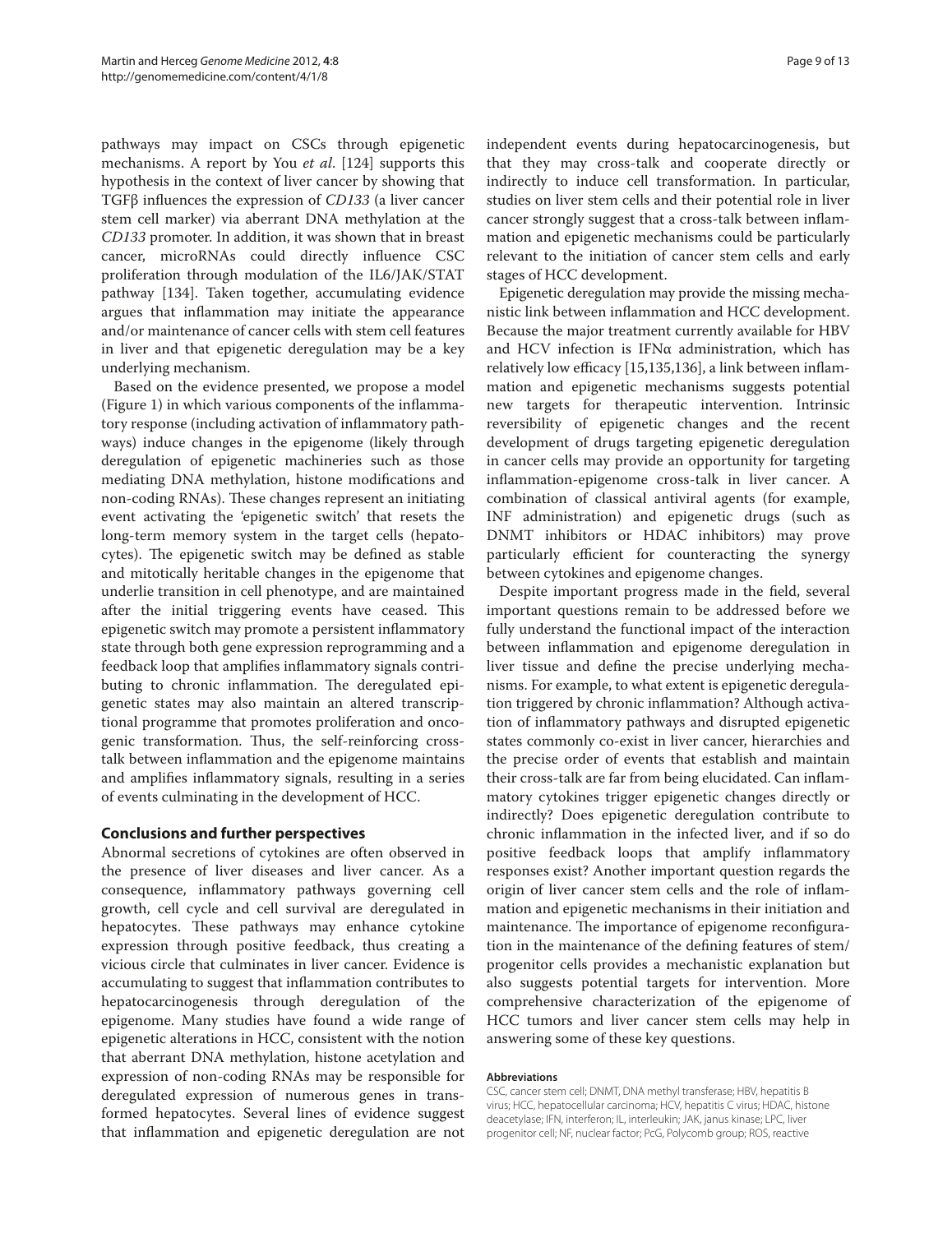oxygen species; STAT, signal transducers and activators of transcription; TGF, transforming growth factor; TNF, tumor necrosis factor; TSG, tumor suppressor gene.

#### **Competing interests**

The authors declare that they have no competing interests.

#### **Acknowledgements**

We apologize to authors whose relevant publications were not cited due to space limitations. The work in the Epigenetics Group at the International Agency for Research on Cancer (Lyon, France) is supported by grants from l'Agence Nationale de Recherche Contre le Sida et Hépatites Virales (ANRS, France), l'Association pour la Recherche sur le Cancer (ARC), France, and la Ligue Nationale (Française) Contre le Cancer, France (to ZH). The founders had no role in study design, data collection and analysis, decision to publish, or preparation of the manuscript.

#### Published: 31 January 2012

#### **References**

- 1. Llovet JM, Burroughs A, Bruix J: Hepatocellular carcinoma. *Lancet* 2003, 362:1907-1917.
- 2. Ferlay J, Shin HR, Bray F, Forman D, Mathers C, Parkin DM: Estimates of worldwide burden of cancer in 2008: GLOBOCAN 2008. *Int J Cancer* 2010, 127:2893-2917.
- 3. Lata J: Chronic liver diseases as liver tumor precursors. *Dig Dis* 2010, 28:596-599.
- 4. Brait M, Sidransky D: Cancer epigenetics: above and beyond. *Toxicol Mech Methods* 2011, 21:275-288.
- 5. Jones PA, Baylin SB: The fundamental role of epigenetic events in cancer. *Nat Rev Genet* 2002, 3:415-428.
- 6. Ballestar E, Esteller M: Epigenetic gene regulation in cancer. *Adv Genet* 2008, 61:247-267.
- 7. Rodriguez-Paredes M, Esteller M: Cancer epigenetics reaches mainstream oncology. *Nat Med* 2011, 17:330-339.
- 8. Pogribny IP: Epigenetic events in tumorigenesis: putting the pieces together. *Exp Oncol* 2010, 32:132-136.
- 9. Nephew KP, Huang TH: Epigenetic gene silencing in cancer initiation and progression. *Cancer Lett* 2003, 190:125-133.
- 10. Lima SC, Hernandez-Vargas H, Herceg Z: Epigenetic signatures in cancer: Implications for the control of cancer in the clinic. *Curr Opin Mol Ther* 2010, 12:316-324.
- 11. Herceg Z, Paliwal A: Epigenetic mechanisms in hepatocellular carcinoma: how environmental factors influence the epigenome. *Mutat Res* 2011, 727:55-61.
- 12. Luedde T, Trautwein C: Intracellular survival pathways in the liver. *Liver Int*  2006, 26:1163-1174.
- 13. Tacke F, Luedde T, Trautwein C: Inflammatory pathways in liver homeostasis and liver injury. *Clin Rev Allergy Immunol* 2009, 36:4-12.
- 14. Berasain C, Castillo J, Perugorria MJ, Latasa MU, Prieto J, Avila MA: Inflammation and liver cancer: new molecular links. *Ann N Y Acad Sci* 2009, 1155:206-221.
- 15. Gao B: Cytokines, STATs and liver disease. *Cell Mol Immunol* 2005, 2:92-100.
- 16. Bartsch H, Nair J: Chronic inflammation and oxidative stress in the genesis and perpetuation of cancer: role of lipid peroxidation, DNA damage, and repair. *Langenbecks Arch Surg* 2006, 391:499-510.
- 17. Grivennikov SI, Greten FR, Karin M: Immunity, inflammation, and cancer. *Cell*  2010, 140:883-899.
- 18. Bouchard MJ, Navas-Martin S: Hepatitis B and C virus hepatocarcinogenesis: lessons learned and future challenges. *Cancer Lett* 2011, 305:123-143.
- 19. Gurtsevitch VE: Human oncogenic viruses: hepatitis B and hepatitis C viruses and their role in hepatocarcinogenesis. *Biochemistry (Mosc)* 2008, 73:504-513.
- 20. But DY, Lai CL, Yuen MF: Natural history of hepatitis-related hepatocellular carcinoma. *World J Gastroenterol* 2008, 14:1652-1656.
- 21. Bertoletti A, Maini MK, Ferrari C: The host-pathogen interaction during HBV infection: immunological controversies. *Antiviral therapy* 2010, 15(Suppl 3):15-24.
- 22. Brechot C, Kremsdorf D, Soussan P, Pineau P, Dejean A, Paterlini-Brechot P, Tiollais P: Hepatitis B virus (HBV)-related hepatocellular carcinoma (HCC): molecular mechanisms and novel paradigms. *Pathologie-biologie* 2010,

58:278-287.

- 23. Murakami Y, Saigo K, Takashima H, Minami M, Okanoue T, Brechot C, Paterlini-Brechot P: Large scaled analysis of hepatitis B virus (HBV) DNA integration in HBV related hepatocellular carcinomas. *Gut* 2005, 54:1162-1168.
- 24. Murakami Y, Minami M, Daimon Y, Okanoue T: Hepatitis B virus DNA in liver, serum, and peripheral blood mononuclear cells after the clearance of serum hepatitis B virus surface antigen. *J Med Virol* 2004, 72:203-214.
- 25. Bouchard MJ, Schneider RJ: The enigmatic X gene of hepatitis B virus. *J Virol*  2004, 78:12725-12734.
- 26. Caselmann WH: Transactivation of cellular gene expression by hepatitis B viral proteins: a possible molecular mechanism of hepatocarcinogenesis. *J Hepatol* 1995, 22:34-37.
- 27. Ray RB, Meyer K, Ray R: Suppression of apoptotic cell death by hepatitis C virus core protein. *Virology* 1996, 226:176-182.
- 28. Ray RB, Steele R, Meyer K, Ray R: Transcriptional repression of p53 promoter by hepatitis C virus core protein. *J Biol Chem* 1997, 272:10983-10986.
- 29. Holt AP, Salmon M, Buckley CD, Adams DH: Immune interactions in hepatic fibrosis. *Clin Liver Dis* 2008, 12:861-882, x.
- 30. Viebahn CS, Yeoh GC: What fires prometheus? The link between inflammation and regeneration following chronic liver injury. *Int J Biochem Cell Biol* 2008, 40:855-873.
- 31. Budhu A, Wang XW: The role of cytokines in hepatocellular carcinoma. *J Leukoc Biol* 2006, 80:1197-1213.
- 32. Hsia CY, Huo TI, Chiang SY, Lu MF, Sun CL, Wu JC, Lee PC, Chi CW, Lui WY, Lee SD: Evaluation of interleukin-6, interleukin-10 and human hepatocyte growth factor as tumor markers for hepatocellular carcinoma. *Eur J Surg Oncol* 2007, 33:208-212.
- 33. Nakazaki H: Preoperative and postoperative cytokines in patients with cancer. *Cancer* 1992, 70:709-713.
- 34. Hu RH, Lee PH, Yu SC: Secretion of acute-phase proteins before and after hepatocellular carcinoma resection. *J Formos Med Assoc* 1999, 98:85-91.
- 35. Beckebaum S, Zhang X, Chen X, Yu Z, Frilling A, Dworacki G, Grosse-Wilde H, Broelsch CE, Gerken G, Cicinnati VR: Increased levels of interleukin-10 in serum from patients with hepatocellular carcinoma correlate with profound numerical deficiencies and immature phenotype of circulating dendritic cell subsets. *Clin Cancer Res* 2004, 10:7260-7269.
- 36. Yuen MF, Norris S, Evans LW, Langley PG, Hughes RD: Transforming growth factor-beta 1, activin and follistatin in patients with hepatocellular carcinoma and patients with alcoholic cirrhosis. *Scand J Gastroenterol* 2002, 37:233-238.
- 37. Kitaoka S, Shiota G, Kawasaki H: Serum levels of interleukin-10, interleukin-12 and soluble interleukin-2 receptor in chronic liver disease type C. *Hepatogastroenterology* 2003, 50:1569-1574.
- 38. Huang YS, Hwang SJ, Chan CY, Wu JC, Chao Y, Chang FY, Lee SD: Serum levels of cytokines in hepatitis C-related liver disease: a longitudinal study. *Zhonghua Yi Xue Za Zhi (Taipei)* 1999, 62:327-333.
- 39. Chia CS, Ban K, Ithnin H, Singh H, Krishnan R, Mokhtar S, Malihan N, Seow HF: Expression of interleukin-18, interferon-gamma and interleukin-10 in hepatocellular carcinoma. *Immunol Lett* 2002, 84:163-172.
- 40. Tangkijvanich P, Thong-Ngam D, Mahachai V, Theamboonlers A, Poovorawan Y: Role of serum interleukin-18 as a prognostic factor in patients with hepatocellular carcinoma. *World J Gastroenterol* 2007, 13:4345-4349.
- 41. Zekri AR, Ashour MS, Hassan A, Alam El-Din HM, El-Shehaby AM, Abu-Shady MA: Cytokine profile in Egyptian hepatitis C virus genotype-4 in relation to liver disease progression. *World J Gastroenterol* 2005, 11:6624-6630.
- 42. Bortolami M, Venturi C, Giacomelli L, Scalerta R, Bacchetti S, Marino F, Floreani A, Lise M, Naccarato R, Farinati F: Cytokine, infiltrating macrophage and T cell-mediated response to development of primary and secondary human liver cancer. *Dig Liver Dis* 2002, 34:794-801.
- 43. Song le H, Binh VQ, Duy DN, Kun JF, Bock TC, Kremsner PG, Luty AJ: Serum cytokine profiles associated with clinical presentation in Vietnamese infected with hepatitis B virus. *J Clin Virol* 2003, 28:93-103.
- 44. Karin M: NF-kappaB as a critical link between inflammation and cancer. *Cold Spring Harb Perspect Biol* 2009, 1:a000141.
- 45. He G, Karin M: NF-kappaB and STAT3 key players in liver inflammation and cancer. *Cell Res* 2011, 21:159-168.
- 46. Assenat E, Gerbal-chaloin S, Maurel P, Vilarem MJ, Pascussi JM: Is nuclear factor kappa-B the missing link between inflammation, cancer and alteration in hepatic drug metabolism in patients with cancer? *Eur J Cancer*  2006, 42:785-792.
- 47. Maeda S, Omata M: Inflammation and cancer: role of nuclear factor-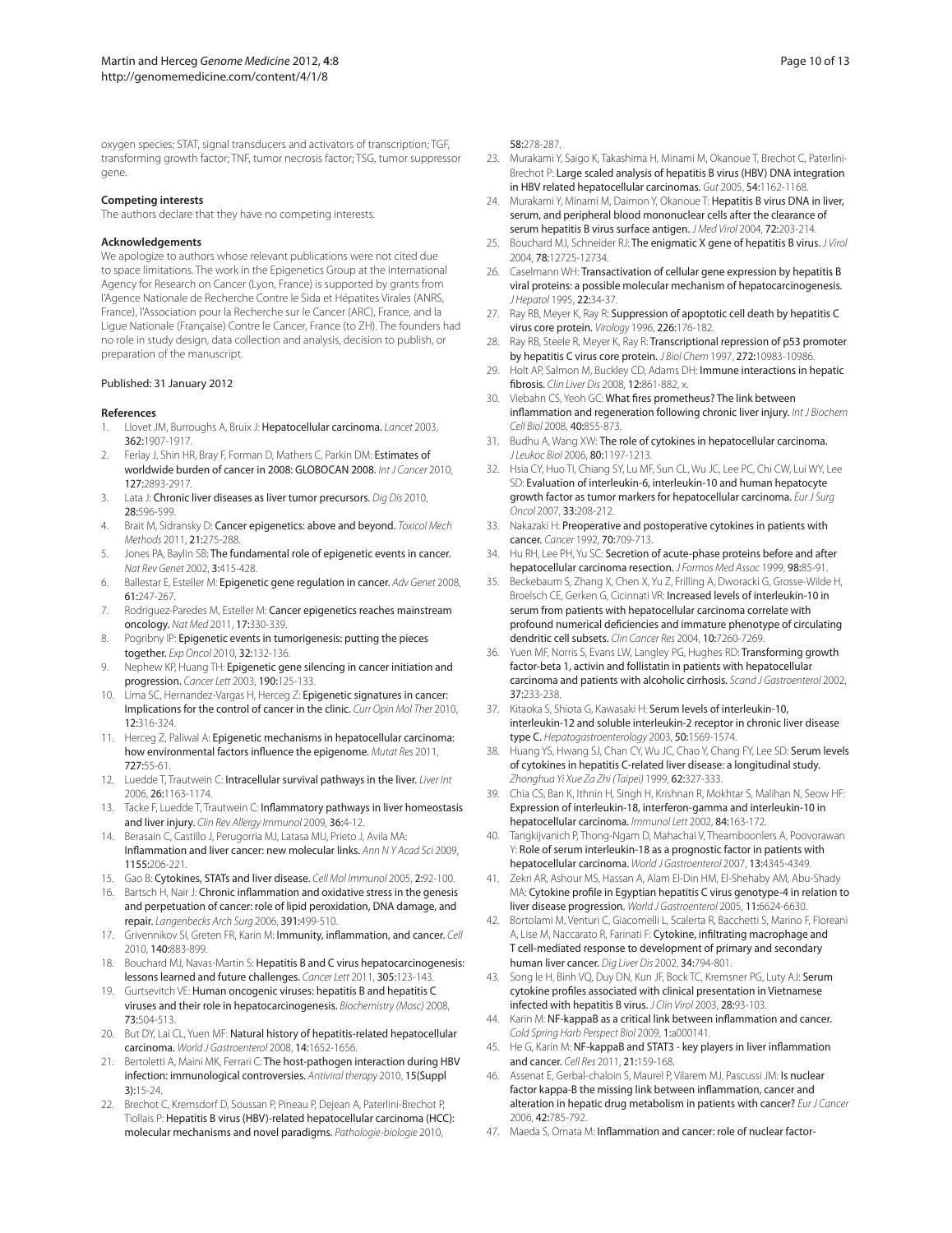kappaB activation. *Cancer Sci* 2008, 99:836-842.

- 48. Liu P, Kimmoun E, Legrand A, Sauvanet A, Degott C, Lardeux B, Bernuau D: Activation of NF-kappa B, AP-1 and STAT transcription factors is a frequent and early event in human hepatocellular carcinomas. *J Hepatol* 2002, 37:63-71.
- 49. He G, Yu GY, Temkin V, Ogata H, Kuntzen C, Sakurai T, Sieghart W, Peck-Radosavljevic M, Leffert HL, Karin M: Hepatocyte IKKbeta/NF-kappaB inhibits tumor promotion and progression by preventing oxidative stressdriven STAT3 activation. *Cancer Cell* 2011, 17:286-297.
- 50. Luedde T, Beraza N, Kotsikoris V, van Loo G, Nenci A, De Vos R, Roskams T, Trautwein C, Pasparakis M: Deletion of NEMO/IKKgamma in liver parenchymal cells causes steatohepatitis and hepatocellular carcinoma. *Cancer Cell* 2007, 11:119-132.
- 51. Pikarsky E, Porat RM, Stein I, Abramovitch R, Amit S, Kasem S, Gutkovich-Pyest E, Urieli-Shoval S, Galun E, Ben-Neriah Y: NF-kappaB functions as a tumour promoter in inflammation-associated cancer. *Nature* 2004, 431:461-466.
- 52. Haybaeck J, Zeller N, Wolf MJ, Weber A, Wagner U, Kurrer MO, Bremer J, Iezzi G, Graf R, Clavien PA, Thimme R, Blum H, Nedospasov SA, Zatloukal K, Ramzan M, Ciesek S, Pietschmann T, Marche PN, Karin M, Kopf M, Browning JL, Aguzzi A, Heikenwalder M: A lymphotoxin-driven pathway to hepatocellular carcinoma. *Cancer Cell* 2009, 16:295-308.
- 53. Heinrich PC, Behrmann I, Haan S, Hermanns HM, Muller-Newen G, Schaper F: Principles of interleukin (IL)-6-type cytokine signalling and its regulation. *Biochem J* 2003, 374:1-20.
- 54. Zhang CH, Xu GL, Jia WD, Li JS, Ma JL, Ren WH, Ge YS, Yu JH, Liu WB, Wang W: Activation of STAT3 signal pathway correlates with twist and e-cadherin expression in hepatocellular carcinoma and their clinical significance. *J Surg Res* 2010 [Epub ahead of print].
- 55. Calvisi DF, Ladu S, Gorden A, Farina M, Conner EA, Lee JS, Factor VM, Thorgeirsson SS: Ubiquitous activation of Ras and Jak/Stat pathways in human HCC. *Gastroenterology* 2006, 130:1117-1128.
- 56. Park EJ, Lee JH, Yu GY, He G, Ali SR, Holzer RG, Osterreicher CH, Takahashi H, Karin M: Dietary and genetic obesity promote liver inflammation and tumorigenesis by enhancing IL-6 and TNF expression. *Cell* 2010, 140:197-208.
- 57. Sinčić N, Herceg Z: DNA methylation and cancer: ghosts and angels above the genes. *Curr Opin Oncol* 2011, 23:69-76.
- 58. Vaissiere T, Sawan C, Herceg Z: Epigenetic interplay between histone modifications and DNA methylation in gene silencing. *Mutat Res* 2008, 659:40-48.
- 59. Huang J: Current progress in epigenetic research for hepatocarcinomagenesis. *Sci China C Life Sci* 2009, 52:31-42.
- 60. Lin CH, Hsieh SY, Sheen IS, Lee WC, Chen TC, Shyu WC, Liaw YF: Genomewide hypomethylation in hepatocellular carcinogenesis. *Cancer Res* 2001, 61:4238-4243.
- 61. Lee HS, Kim BH, Cho NY, Yoo EJ, Choi M, Shin SH, Jang JJ, Suh KS, Kim YS, Kang GH: Prognostic implications of and relationship between CpG island hypermethylation and repetitive DNA hypomethylation in hepatocellular carcinoma. *Clin Cancer Res* 2009, 15:812-820.
- 62. Wong N, Lam WC, Lai PB, Pang E, Lau WY, Johnson PJ: Hypomethylation of chromosome 1 heterochromatin DNA correlates with q-arm copy gain in human hepatocellular carcinoma. *Am J Pathol* 2001, 159:465-471.
- 63. Hamilton JP: Epigenetic mechanisms involved in the pathogenesis of hepatobiliary malignancies. *Epigenomics* 2010, 2:233-243.
- 64. Zhao J, Wu G, Bu F, Lu B, Liang A, Cao L, Tong X, Lu X, Wu M, Guo Y: Epigenetic silence of ankyrin-repeat-containing, SH3-domain-containing, and proline-rich-region- containing protein 1 (ASPP1) and ASPP2 genes promotes tumor growth in hepatitis B virus-positive hepatocellular carcinoma. *Hepatology* 2010, 51:142-153.
- 65. Zhang C, Li H, Wang Y, Liu W, Zhang Q, Zhang T, Zhang X, Han B, Zhou G: Epigenetic inactivation of the tumor suppressor gene RIZ1 in hepatocellular carcinoma involves both DNA methylation and histone modifications. *J Hepatol* 2010, 53:889-895.
- 66. Lambert MP, Paliwal A, Vaissiere T, Chemin I, Zoulim F, Tommasino M, Hainaut P, Sylla B, Scoazec JY, Tost J, Herceg Z: Aberrant DNA methylation distinguishes hepatocellular carcinoma associated with HBV and HCV infection and alcohol intake. *J Hepatol* 2011, 54:705-715.
- 67. Feinberg AP, Tycko B: The history of cancer epigenetics. *Nat Rev Cancer* 2004, 4:143-153.
- 68. Pogribny IP, Ross SA, Tryndyak VP, Pogribna M, Poirier LA, Karpinets TV: Histone H3 lysine 9 and H4 lysine 20 trimethylation and the expression of
- 69. Yao JY, Zhang L, Zhang X, He ZY, Ma Y, Hui LJ, Wang X, Hu YP: H3K27 trimethylation is an early epigenetic event of p16INK4a silencing for regaining tumorigenesis in fusion reprogrammed hepatoma cells. *J Biol Chem* 2010, 285:18828-18837.
- 70. Park IY, Sohn BH, Yu E, Suh DJ, Chung YH, Lee JH, Surzycki SJ, Lee YI: Aberrant epigenetic modifications in hepatocarcinogenesis induced by hepatitis B virus X protein. *Gastroenterology* 2007, 132:1476-1494.
- 71. Won C, Lee CS, Lee JK, Kim TJ, Lee KH, Yang YM, Kim YN, Ye SK, Chung MH: CADPE suppresses cyclin D1 expression in hepatocellular carcinoma by blocking IL-6-induced STAT3 activation. *Anticancer Res* 2010, 30:481-488.
- 72. Ladeiro Y, Couchy G, Balabaud C, Bioulac-Sage P, Pelletier L, Rebouissou S, Zucman-Rossi J: MicroRNA profiling in hepatocellular tumors is associated with clinical features and oncogene/tumor suppressor gene mutations. *Hepatology* 2008, 47:1955-1963.
- 73. Jiang J, Gusev Y, Aderca I, Mettler TA, Nagorney DM, Brackett DJ, Roberts LR, Schmittgen TD: Association of MicroRNA expression in hepatocellular carcinomas with hepatitis infection, cirrhosis, and patient survival. *Clin Cancer Res* 2008, 14:419-427.
- 74. Gramantieri L, Fornari F, Callegari E, Sabbioni S, Lanza G, Croce CM, Bolondi L, Negrini M: MicroRNA involvement in hepatocellular carcinoma. *J Cell Mol Med* 2008, 12:2189-2204.
- 75. Huang YS, Dai Y, Yu XF, Bao SY, Yin YB, Tang M, Hu CX: Microarray analysis of microRNA expression in hepatocellular carcinoma and non-tumorous tissues without viral hepatitis. *J Gastroenterol Hepatol* 2008, 23:87-94.
- 76. Ji J, Wang XW: New kids on the block: diagnostic and prognostic microRNAs in hepatocellular carcinoma. *Cancer Biol Ther* 2009, 8:1686-1693.
- 77. Wong QW, Lung RW, Law PT, Lai PB, Chan KY, To KF, Wong N: MicroRNA-223 is commonly repressed in hepatocellular carcinoma and potentiates expression of Stathmin1. *Gastroenterology* 2008, 135:257-269.
- Wang Y, Lee AT, Ma JZ, Wang J, Ren J, Yang Y, Tantoso E, Li KB, Ooi LL, Tan P, Lee CG: Profiling microRNA expression in hepatocellular carcinoma reveals microRNA-224 up-regulation and apoptosis inhibitor-5 as a microRNA-224-specific target. *J Biol Chem* 2008, 283:13205-13215.
- 79. le Sage C, Nagel R, Egan DA, Schrier M, Mesman E, Mangiola A, Anile C, Maira G, Mercatelli N, Ciafrè SA, Farace MG, Agami R: Regulation of the p27(Kip1) tumor suppressor by miR-221 and miR-222 promotes cancer cell proliferation. *EMBO J* 2007, 26:3699-3708.
- 80. Fornari F, Gramantieri L, Ferracin M, Veronese A, Sabbioni S, Calin GA, Grazi GL, Giovannini C, Croce CM, Bolondi L, Negrini M: MiR-221 controls CDKN1C/ p57 and CDKN1B/p27 expression in human hepatocellular carcinoma. *Oncogene* 2008, 27:5651-5661.
- 81. Gramantieri L, Fornari F, Ferracin M, Veronese A, Sabbioni S, Calin GA, Grazi GL, Croce CM, Bolondi L, Negrini M: MicroRNA-221 targets Bmf in hepatocellular carcinoma and correlates with tumor multifocality. *Clin Cancer Res* 2009, 15:5073-5081.
- 82. Datta J, Kutay H, Nasser MW, Nuovo GJ, Wang B, Majumder S, Liu CG, Volinia S, Croce CM, Schmittgen TD, Ghoshal K, Jacob ST: Methylation mediated silencing of MicroRNA-1 gene and its role in hepatocellular carcinogenesis. *Cancer Res* 2008, 68:5049-5058.
- 83. Gramantieri L, Ferracin M, Fornari F, Veronese A, Sabbioni S, Liu CG, Calin GA, Giovannini C, Ferrazzi E, Grazi GL, Croce CM, Bolondi L, Negrini M: Cyclin G1 is a target of miR-122a, a microRNA frequently down-regulated in human hepatocellular carcinoma. *Cancer Res* 2007, 67:6092-6099.
- 84. Zhang J, Yang Y, Yang T, Liu Y, Li A, Fu S, Wu M, Pan Z, Zhou W: microRNA-22, downregulated in hepatocellular carcinoma and correlated with prognosis, suppresses cell proliferation and tumourigenicity. *Br J Cancer*  2010, 103:1215-1220.
- 85. Feo F, Frau M, Tomasi ML, Brozzetti S, Pascale RM: Genetic and epigenetic control of molecular alterations in hepatocellular carcinoma. *Exp Biol Med (Maywood)* 2009, 234:726-736.
- 86. Katoh H, Shibata T, Kokubu A, Ojima H, Fukayama M, Kanai Y, Hirohashi S: Epigenetic instability and chromosomal instability in hepatocellular carcinoma. *Am J Pathol* 2006, 168:1375-1384.
- 87. Hernandez-Vargas H, Lambert MP, Le Calvez-Kelm F, Gouysse G, McKay-Chopin S, Tavtigian SV, Scoazec JY, Herceg Z: Hepatocellular carcinoma displays distinct DNA methylation signatures with potential as clinical predictors. *PLoS One* 2010, 5:e9749.
- 88. Dolganiuc A, Petrasek J, Kodys K, Catalano D, Mandrekar P, Velayudham A,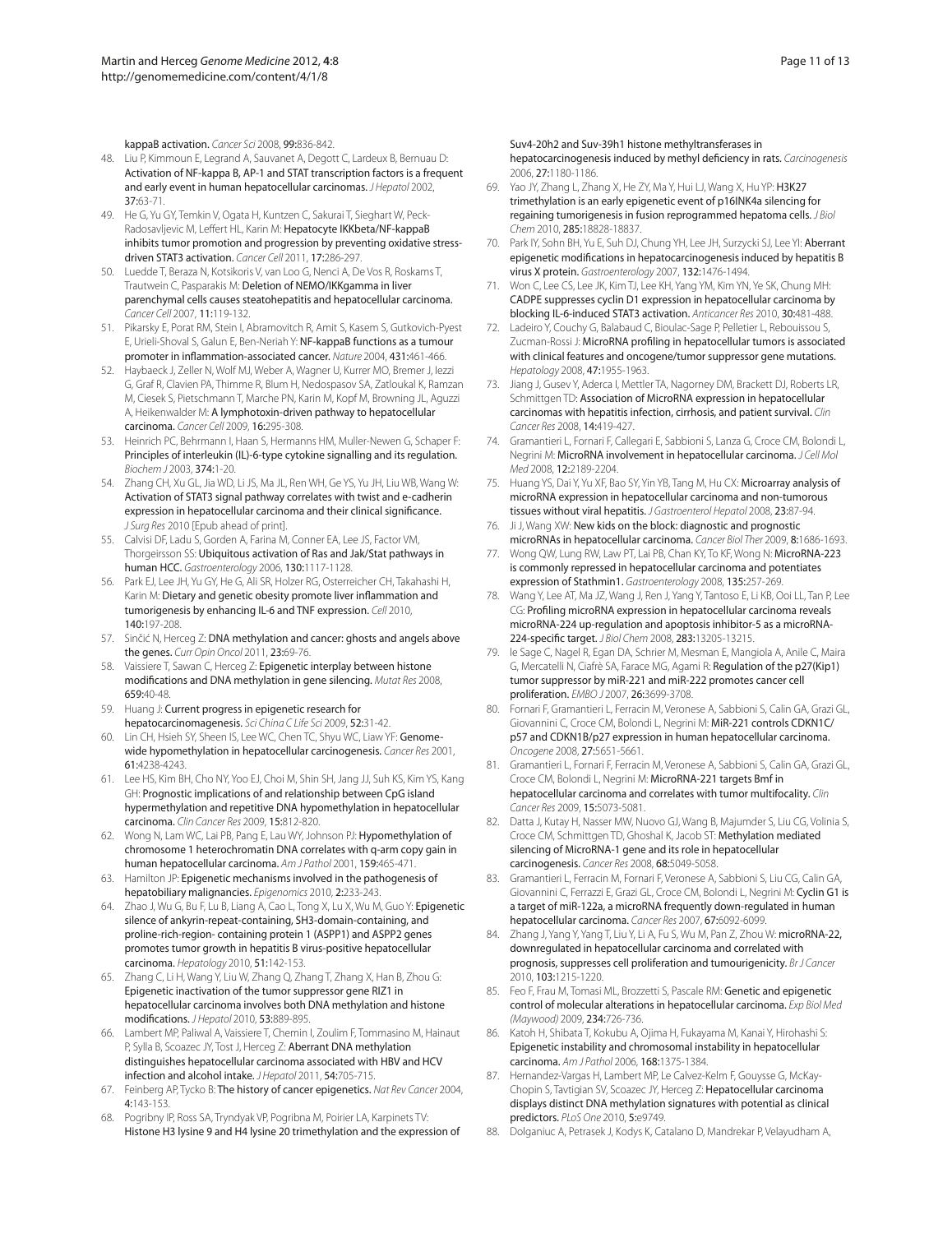Szabo G: MicroRNA expression profile in Lieber-DeCarli diet-induced alcoholic and methionine choline deficient diet-induced nonalcoholic steatohepatitis models in mice. *Alcohol Clin Exp Res* 2009, 33:1704-1710.

- 89. Mandrekar P: Epigenetic regulation in alcoholic liver disease. *World J Gastroenterol* 2011, 17:2456-2464.
- 90. Lu SC, Martinez-Chantar ML, Mato JM: Methionine adenosyltransferase and *S*-adenosylmethionine in alcoholic liver disease. *J Gastroenterol Hepatol*  2006, 21(Suppl 3):S61-64.
- 91. Park PH, Lim RW, Shukla SD: Involvement of histone acetyltransferase (HAT) in ethanol-induced acetylation of histone H3 in hepatocytes: potential mechanism for gene expression. *Am J Physiol Gastrointest Liver Physiol* 2005, 289:G1124-1136.
- 92. Niwa T, Ushijima T: Induction of epigenetic alterations by chronic inflammation and its significance on carcinogenesis. *Adv Genet* 2010, 71:41-56.
- 93. Niwa T, Tsukamoto T, Toyoda T, Mori A, Tanaka H, Maekita T, Ichinose M, Tatematsu M, Ushijima T: Inflammatory processes triggered by *Helicobacter pylori* infection cause aberrant DNA methylation in gastric epithelial cells. *Cancer Res* 2010, 70:1430-1440.
- 94. Feinberg AP, Ohlsson R, Henikoff S: The epigenetic progenitor origin of human cancer. *Nat Rev Genet* 2006, 7:21-33.
- 95. Hernandez-Vargas H, Sincic N, Ouzounova M, Herceg Z: Epigenetic signatures in stem cells and cancer stem cells. *Epigenomics* 2009, 1:20.
- 96. Lim SO, Gu JM, Kim MS, Kim HS, Park YN, Park CK, Cho JW, Park YM, Jung G: Epigenetic changes induced by reactive oxygen species in hepatocellular carcinoma: methylation of the E-cadherin promoter. *Gastroenterology* 2008, 135:2128-2140, 2140 e2121-2128.
- 97. Yamamoto Y, Verma UN, Prajapati S, Kwak YT, Gaynor RB: Histone H3 phosphorylation by IKK-alpha is critical for cytokine-induced gene expression. *Nature* 2003, 423:655-659.
- 98. Saccani S, Pantano S, Natoli G: p38-Dependent marking of inflammatory genes for increased NF-kappa B recruitment. *Nat Immunol* 2002, 3:69-75.
- 99. Anest V, Hanson JL, Cogswell PC, Steinbrecher KA, Strahl BD, Baldwin AS: A nucleosomal function for IkappaB kinase-alpha in NF-kappaBdependent gene expression. *Nature* 2003, 423:659-663.
- 100. Zhong H, May MJ, Jimi E, Ghosh S: The phosphorylation status of nuclear NF-kappa B determines its association with CBP/p300 or HDAC-1. *Mol Cell*  2002, 9:625-636.
- 101. Elsharkawy AM, Oakley F, Lin F, Packham G, Mann DA, Mann J: The NFkappaB p50:p50:HDAC-1 repressor complex orchestrates transcriptional inhibition of multiple pro-inflammatory genes. *J Hepatol* 2010, 53:519-527.
- 102. Niwa Y, Kanda H, Shikauchi Y, Saiura A, Matsubara K, Kitagawa T, Yamamoto J, Kubo T, Yoshikawa H: Methylation silencing of SOCS-3 promotes cell growth and migration by enhancing JAK/STAT and FAK signalings in human hepatocellular carcinoma. *Oncogene* 2005, 24:6406-6417.
- 103. Alison MR, Islam S, Lim S: Stem cells in liver regeneration, fibrosis and cancer: the good, the bad and the ugly. *J Pathol* 2009, 217:282-298.
- 104. Wu PC, Fang JW, Lau VK, Lai CL, Lo CK, Lau JY: Classification of hepatocellular carcinoma according to hepatocellular and biliary differentiation markers. Clinical and biological implications. *Am J Pathol* 1996, 149:1167-1175.
- 105. Yoon DS, Jeong J, Park YN, Kim KS, Kwon SW, Chi HS, Park C, Kim BR: Expression of biliary antigen and its clinical significance in hepatocellular carcinoma. *Yonsei Med J* 1999, 40:472-477.
- 106. Uenishi T, Kubo S, Yamamoto T, Shuto T, Ogawa M, Tanaka H, Tanaka S, Kaneda K, Hirohashi K: Cytokeratin 19 expression in hepatocellular carcinoma predicts early postoperative recurrence. *Cancer Sci* 2003, 94:851-857.
- 107. Yamashita T, Forgues M, Wang W, Kim JW, Ye Q, Jia H, Budhu A, Zanetti KA, Chen Y, Qin LX, Tang ZY, Wang XW: EpCAM and alpha-fetoprotein expression defines novel prognostic subtypes of hepatocellular carcinoma. *Cancer Res* 2008, 68:1451-1461.
- 108. Alison MR, Lovell MJ: Liver cancer: the role of stem cells. *Cell Prolif* 2005, 38:407-421.
- 109. Libbrecht L: Hepatic progenitor cells in human liver tumor development. *World J Gastroenterol* 2006, 12:6261-6265.
- 110. Roskams T: Progenitor cell involvement in cirrhotic human liver diseases: from controversy to consensus. *J Hepatol* 2003, 39:431-434.
- 111. Yang S, Koteish A, Lin H, Huang J, Roskams T, Dawson V, Diehl AM: Oval cells compensate for damage and replicative senescence of mature hepatocytes in mice with fatty liver disease. *Hepatology* 2004, 39:403-411.
- 112. Roskams TA, Libbrecht L, Desmet VJ: Progenitor cells in diseased human

liver. *Semin Liver Dis* 2003, 23:385-396.

- 113. Knight B, Tirnitz-Parker JE, Olynyk JK: C-kit inhibition by imatinib mesylate attenuates progenitor cell expansion and inhibits liver tumor formation in mice. *Gastroenterology* 2008, 135:969-979, 979 e961.
- 114. Zulehner G, Mikula M, Schneller D, van Zijl F, Huber H, Sieghart W, Grasl-Kraupp B, Waldhor T, Peck-Radosavljevic M, Beug H, Mikulits W: Nuclear betacatenin induces an early liver progenitor phenotype in hepatocellular carcinoma and promotes tumor recurrence. *Am J Pathol* 2010, 176:472-481.
- 115. Tang Y, Kitisin K, Jogunoori W, Li C, Deng CX, Mueller SC, Ressom HW, Rashid A, He AR, Mendelson JS, Jessup JM, Shetty K, Zasloff M, Mishra B, Reddy EP, Johnson L, Mishra L: Progenitor/stem cells give rise to liver cancer due to aberrant TGF-beta and IL-6 signaling. *Proc Natl Acad Sci U S A* 2008, 105:2445-2450.
- 116. Knight B, Yeoh GC, Husk KL, Ly T, Abraham LJ, Yu C, Rhim JA, Fausto N: Impaired preneoplastic changes and liver tumor formation in tumor necrosis factor receptor type 1 knockout mice. *J Exp Med* 2000, 192:1809-1818.
- 117. Brooling JT, Campbell JS, Mitchell C, Yeoh GC, Fausto N: Differential regulation of rodent hepatocyte and oval cell proliferation by interferon gamma. *Hepatology* 2005, 41:906-915.
- 118. Yeoh GC, Ernst M, Rose-John S, Akhurst B, Payne C, Long S, Alexander W, Croker B, Grail D, Matthews VB: Opposing roles of gp130-mediated STAT-3 and ERK-1/2 signaling in liver progenitor cell migration and proliferation. *Hepatology* 2007, 45:486-494.
- 119. Nguyen LN, Furuya MH, Wolfraim LA, Nguyen AP, Holdren MS, Campbell JS, Knight B, Yeoh GC, Fausto N, Parks WT: Transforming growth factor-beta differentially regulates oval cell and hepatocyte proliferation. *Hepatology*  2007, 45:31-41.
- 120. Preisegger KH, Factor VM, Fuchsbichler A, Stumptner C, Denk H, Thorgeirsson SS: Atypical ductular proliferation and its inhibition by transforming growth factor beta1 in the 3,5-diethoxycarbonyl-1,4-dihydrocollidine mouse model for chronic alcoholic liver disease. *Lab Invest* 1999, 79:103-109.
- 121. Lim R, Knight B, Patel K, McHutchison JG, Yeoh GC, Olynyk JK: Antiproliferative effects of interferon alpha on hepatic progenitor cells in vitro and in vivo. *Hepatology* 2006, 43:1074-1083.
- 122. Braconi C, Huang N, Patel T: MicroRNA-dependent regulation of DNA methyltransferase-1 and tumor suppressor gene expression by interleukin-6 in human malignant cholangiocytes. *Hepatology* 2010, 51:881-890.
- 123. Meng F, Wehbe-Janek H, Henson R, Smith H, Patel T: Epigenetic regulation of microRNA-370 by interleukin-6 in malignant human cholangiocytes. *Oncogene* 2008, 27:378-386.
- 124. You H, Ding W, Rountree CB: Epigenetic regulation of cancer stem cell marker CD133 by transforming growth factor-beta. *Hepatology* 2010, 51:1635-1644.
- 125. Chang Q, Zhang Y, Beezhold KJ, Bhatia D, Zhao H, Chen J, Castranova V, Shi X, Chen F: Sustained JNK1 activation is associated with altered histone H3 methylations in human liver cancer. *J Hepatol* 2009, 50:323-333.
- 126. Palacios D, Mozzetta C, Consalvi S, Caretti G, Saccone V, Proserpio V, Marquez VE, Valente S, Mai A, Forcales SV, Sartorelli V, Puri PL: TNF/p38alpha/ polycomb signaling to Pax7 locus in satellite cells links inflammation to the epigenetic control of muscle regeneration. *Cell Stem Cell* 2010, 7:455-469.
- 127. Visvader JE, Lindeman GJ: Cancer stem cells in solid tumours: accumulating evidence and unresolved questions. *Nat Rev Cancer* 2008, 8:755-768.

128. Yamashita T, Ji J, Budhu A, Forgues M, Yang W, Wang HY, Jia H, Ye Q, Qin LX, Wauthier E, Reid LM, Minato H, Honda M, Kaneko S, Tang ZY, Wang XW: EpCAM-positive hepatocellular carcinoma cells are tumor-initiating cells with stem/progenitor cell features. *Gastroenterology* 2009, 136:1012-1024.

- 129. Amin R, Mishra L: Liver stem cells and tgf-Beta in hepatic carcinogenesis. *Gastrointest Cancer Res* 2008, 2:S27-30.
- 130. Kitisin K, Pishvaian MJ, Johnson LB, Mishra L: Liver stem cells and molecular signaling pathways in hepatocellular carcinoma. *Gastrointest Cancer Res*  2007, 1:S13-21.
- 131. Mishra L, Banker T, Murray J, Byers S, Thenappan A, He AR, Shetty K, Johnson L, Reddy EP: Liver stem cells and hepatocellular carcinoma. *Hepatology*  2009, 49:318-329.
- 132. Ding W, Mouzaki M, You H, Laird JC, Mato J, Lu SC, Rountree CB: CD133+ liver cancer stem cells from methionine adenosyl transferase 1A-deficient mice demonstrate resistance to transforming growth factor (TGF)-beta-induced